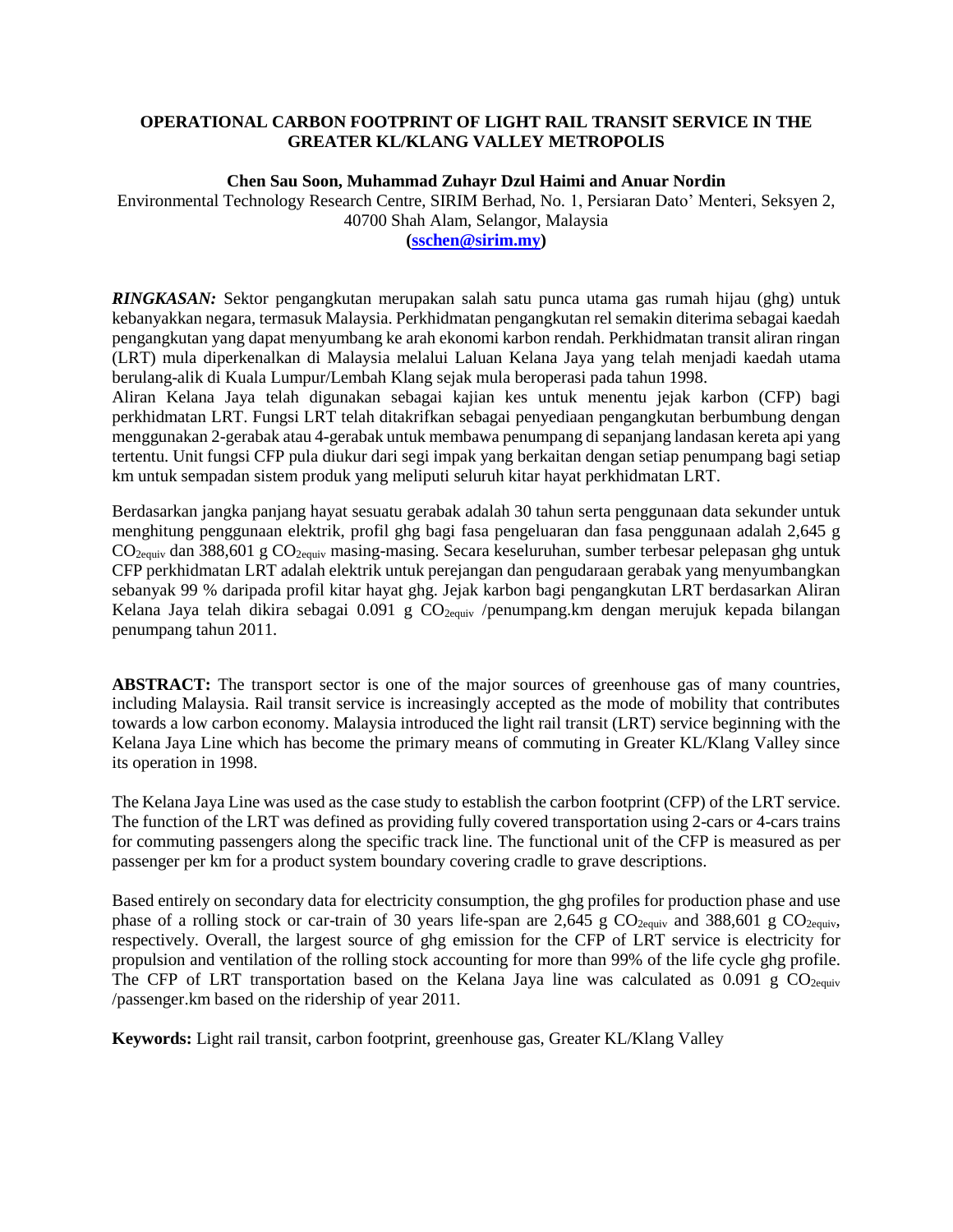### **INTRODUCTION**

Climate change is one of the major challenges of the 21<sup>st</sup> century affecting almost every strata of society in both the developed and developing economies in diverse forms ranging from extreme weather to new diseases to increase in natural disasters. There is also increasing acceptance that climate change is the result of excessive emission of greenhouse gas (ghg) from anthropogenic activities. As a result, climate change is now regarded as an environmental responsibility of the entire society, including governments, industries and individual consumers.

The World Resource Institute has reported that about 61 % of the greenhouse gas emitted at the global level originated from the energy sector, with electricity and heat contributing close to 25 % of the emission followed by transport about 14 % and industry at 10 % (WRI/Tim Herzog). The same scenario is repeated in Malaysia. Figure 1 is extracted from the Second National Communication to the United Nations Framework Convention on Climate Change (UNFCCC) for the year 2000 where the energy category is shown to account for 66 % of the country's ghg inventory.



*Figure 1: Percentage of greenhouse gas emission by sectors in Malaysia for year 2000 (Ministry of Natural Resources and Environment Malaysia)*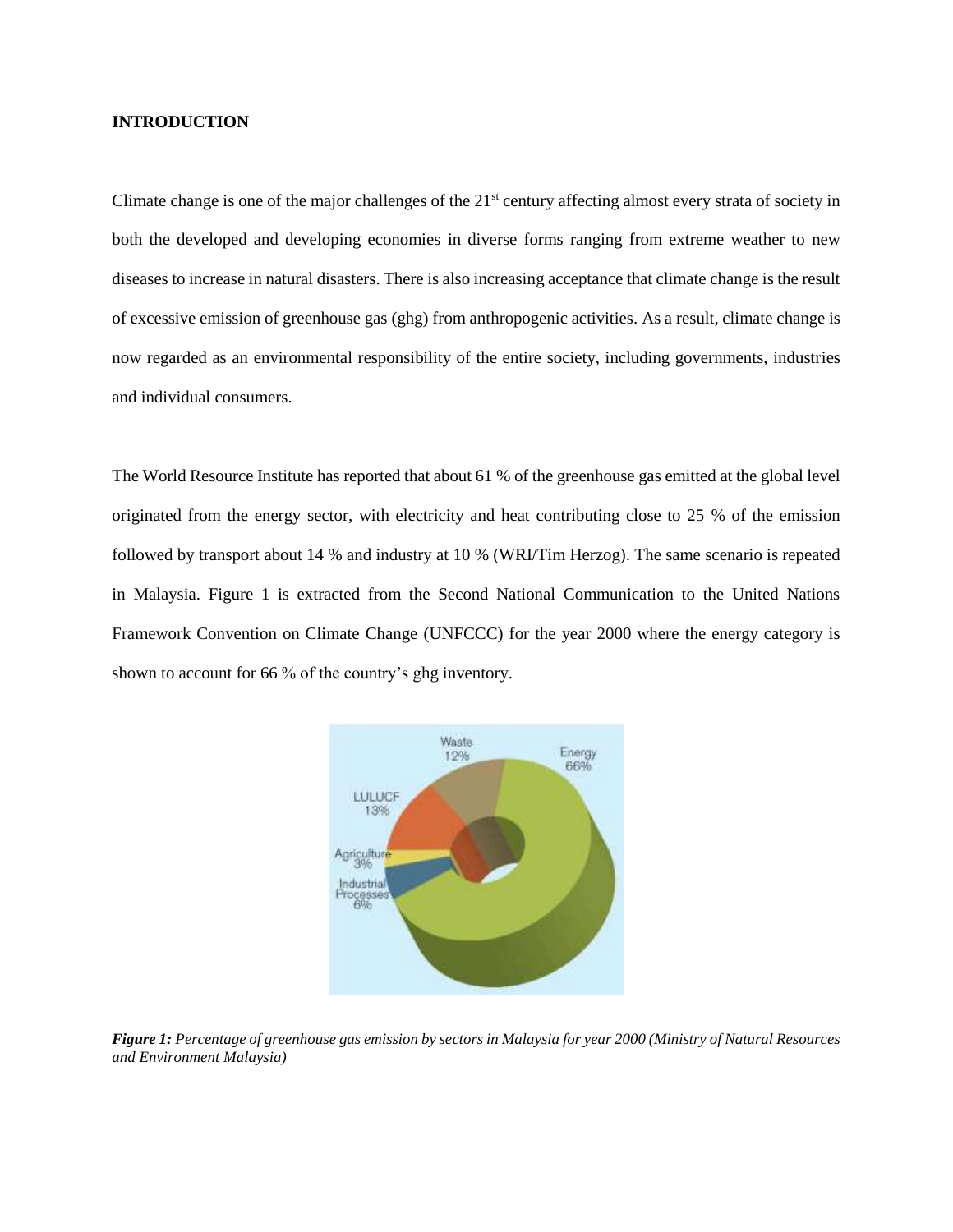The Energy category cover energy industries such as electricity generation, oil and gas exploration and processing, transport, manufacturing, construction, residential and commercial, agriculture and others. As in the global scenario, the energy industries and transport both account for the highest ghg emission.

In Malaysia, our electricity is produced from the combustion of fossil fuels consisting of about 95% natural gas and coal. From a life cycle perspective, ghg emission that occurs at the power plants has to be accounted for across all sectors that utilize electricity to power systems, equipment and processes. The transport sector is among these sectors.

As at 31 December 2012, the total number of registered vehicles on Malaysian roads has surpassed 22.7 million units (Ministry of Transport,2011). Since 2003, the Government was already predicting there will be rapid vehicle growth rate of 8 % per annum and had embarked on major developments in land transport planned for a period of over 20 years (Mohamad, 2003). One of these developments has seen the implementation of a new rail-based transport system like the Light Rail Transit (LRT). LRT can be defined as an electric railway with a 'light volume' traffic capacity compared to heavy rail (APTA Glossary of Transit Terminology, 1994).

The Kelana Jaya Line is a rapid transit system, which is one of the three rail transit lines in the Kuala Lumpur Rail Transit System operated by RapidKL Rail network. RapidKL is a government-owned company which was formed in 2004 as part of the restructuring of the public transport system in Kuala Lumpur. The Kelana Jaya Line was formerly known as PUTRA LRT. "PUTRA" stands for *Projek Usahasama Transit Ringan Automatik Sdn. Bhd.*, the company which developed and operated it. Following a restructuring of ownership and management, the line is currently owned by Syarikat Prasarana Negara Berhad and operated by Rapid KL. The other rail transit is the Ampang Line and Monorail Line (railwaytechnology.com).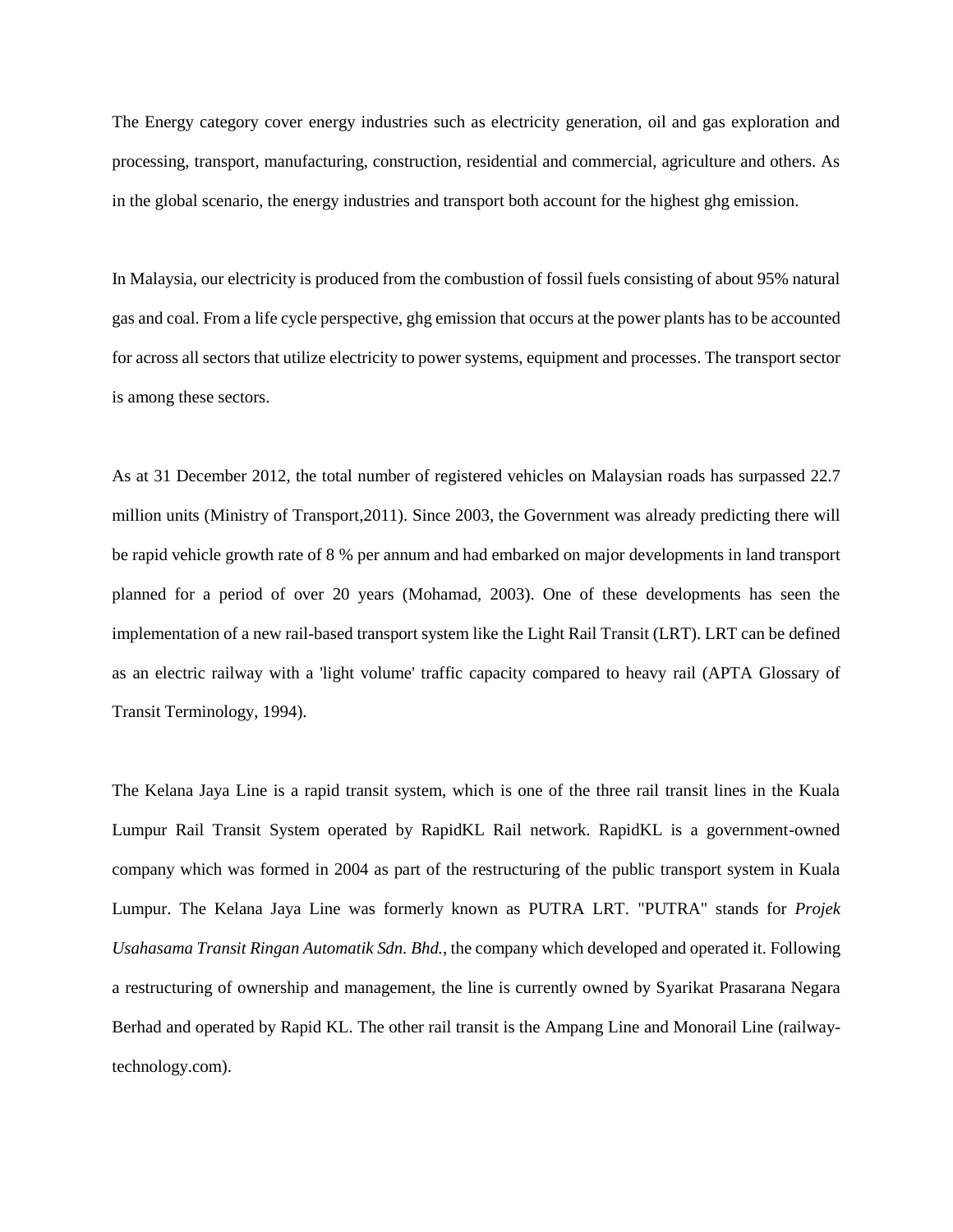These rail transit lines cut across the Greater KL/Klang Valley National Key Economic Area which has been identified as the engine of nation's economic growth in which 20 percent of the national population contributing to 30 percent of the nation's Gross National Income (GNI) resides (Ministry of Federal Territories). To move its ranks up the liveability index, infrastructure such as ease of transportation within an urban setting will be a priority.

It is generally accepted in the transportation sector that the rail industry delivers mobility that has lower direct emission per passenger kilometer than many other transport modes, notably air and car travel thus making rail travel an important role in the move towards a low carbon economy. Unlike the conventional trains that run on diesel and coal (for trains from older generation), LRT trains runs on electricity. In principle, an electric train should have a greener emission profile compared to those that run on fossil fuel. However based on the life cycle approach of evaluating the ghg gas emission performance of a product or service, the emissions at different stages of the life cycle of the LRT trains have to be accounted. This cumulative amount of ghgs, expressed in kilogram  $CO_2$  equivalents  $(CO_{2 \text{equiv}})$  released to the atmosphere, represents the carbon footprint (CFP) for a product or service.

The objective of this study is to establish the operational CFP of the LRT service based on the life cycle operational component of a LRT train using the Kelana Jaya Line rapid transit system as the case study. The Kelana Jaya Line has become the primary means of commuting for the masses in Greater KL/Klang Valley since its operation 15 years ago when it first entered service for the 1998 Commonwealth Games in Kuala Lumpur. Based on the paper by Chester and Hovarth (2009) the ghg emission of infrastructure construction and operation resulted in total energy requirements about twice that of the operation of the rolling stocks. Hence it is important to clarify at the onset of the study that the carbon footprint that will be calculated will only cover the operational component of the light rail transit service. In other words, only the operational CFP will be determined.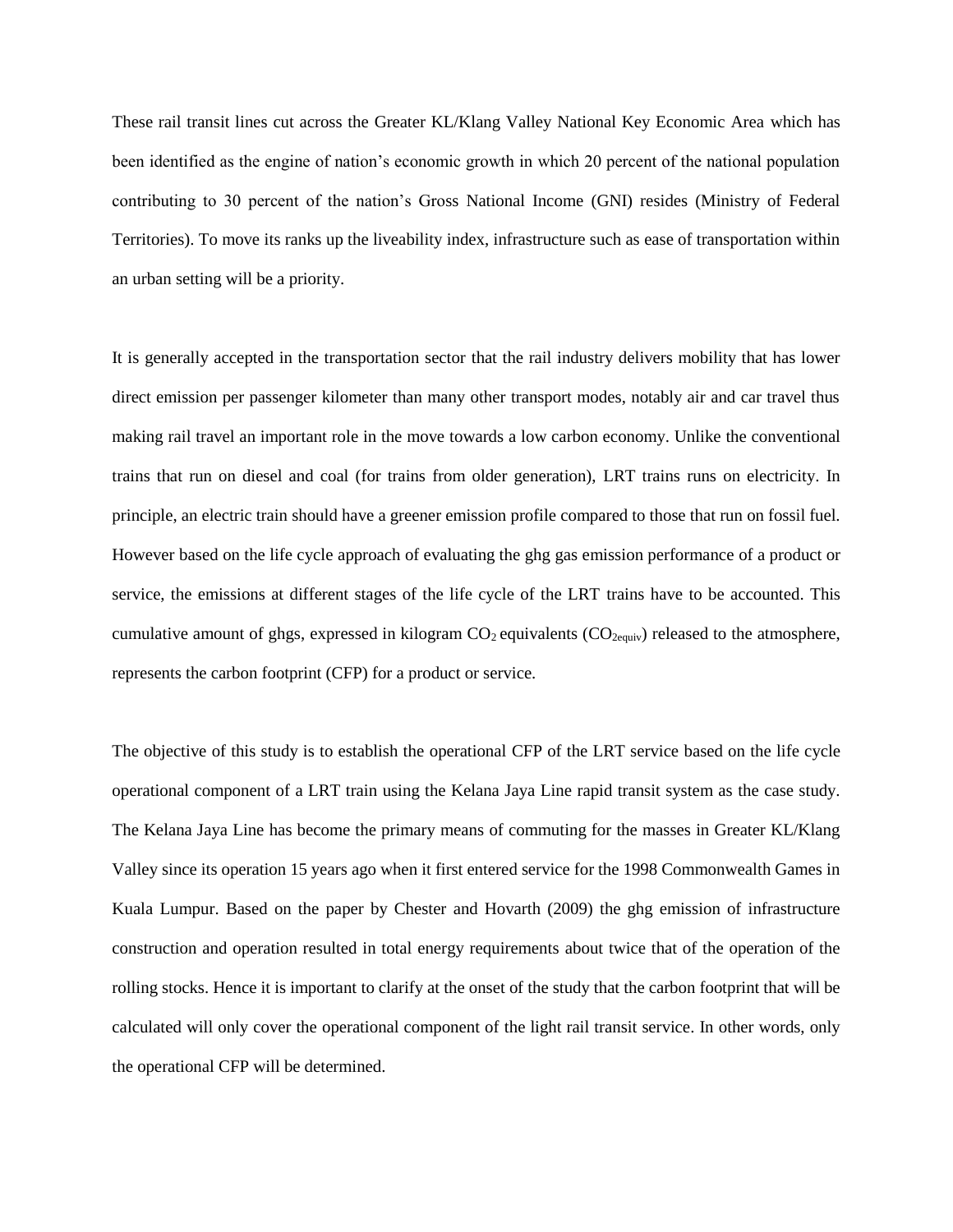The ghg value calculated in this study is not intended to be used for comparative claims between different types of transport services. The result however can be used as guidance for potential improvement of this mode of transport, and an interesting piece of environmental information for the commuters.

#### **MATERIALS AND METHOD**

### **Product Description**

The product system of this study is the rolling stock of the LRT. The rolling stock (also refer to as 'car') comprises all powered and unpowered vehicles that run on railway e.g. the locomotive or engine that provides the motive power for the train, and the car trains. The rolling stock used in the LRT-Kelana Jaya line is the *INNOVIA* ART 200 Advanced Rapid Transit (*INNOVIA* ART) train with related equipment and services (Bombardier). Currently the LRT-Kelana Jaya line operates with 61 sets of car trains; 35 sets of two-car trains and 26 sets of four-car trains at 2.37 minutes peak hour headway. The *INNOVIA* ART travels along a 29 km rail length which stops at 24 stations, of which 5 stations are located underground. The trains operate at an average speed of 60 km/h (railway-technology.com).

The *INNOVIA* ART 200 trains utilise two linear induction motors per rolling stock and draws power from a third rail located at the side of the steel rails. Power is provided through 14 sub-stations with 750 V DC supplied to a live third rail (Hirahara, 2012). Each motor consists of a rated power of 160 kW that provides adhesion-independent transmission of acceleration and brake forces through plating located in between the running rails (Vollenwyder, 2005). The reaction plate is semi-magnetized, which pulls the train along as well as helps it to slow down. The third rail supplies direct current electricity through a semi-conductor rigid conductor placed alongside of the railway track. Each individual rolling stock of the *INNOVIA* ART comes with two built-in air conditioning units of 13.2 kW cooling capacity. The *INNOVIA* ART is essentially driverless and is automated to travel along lines and stop at designated stations for a limited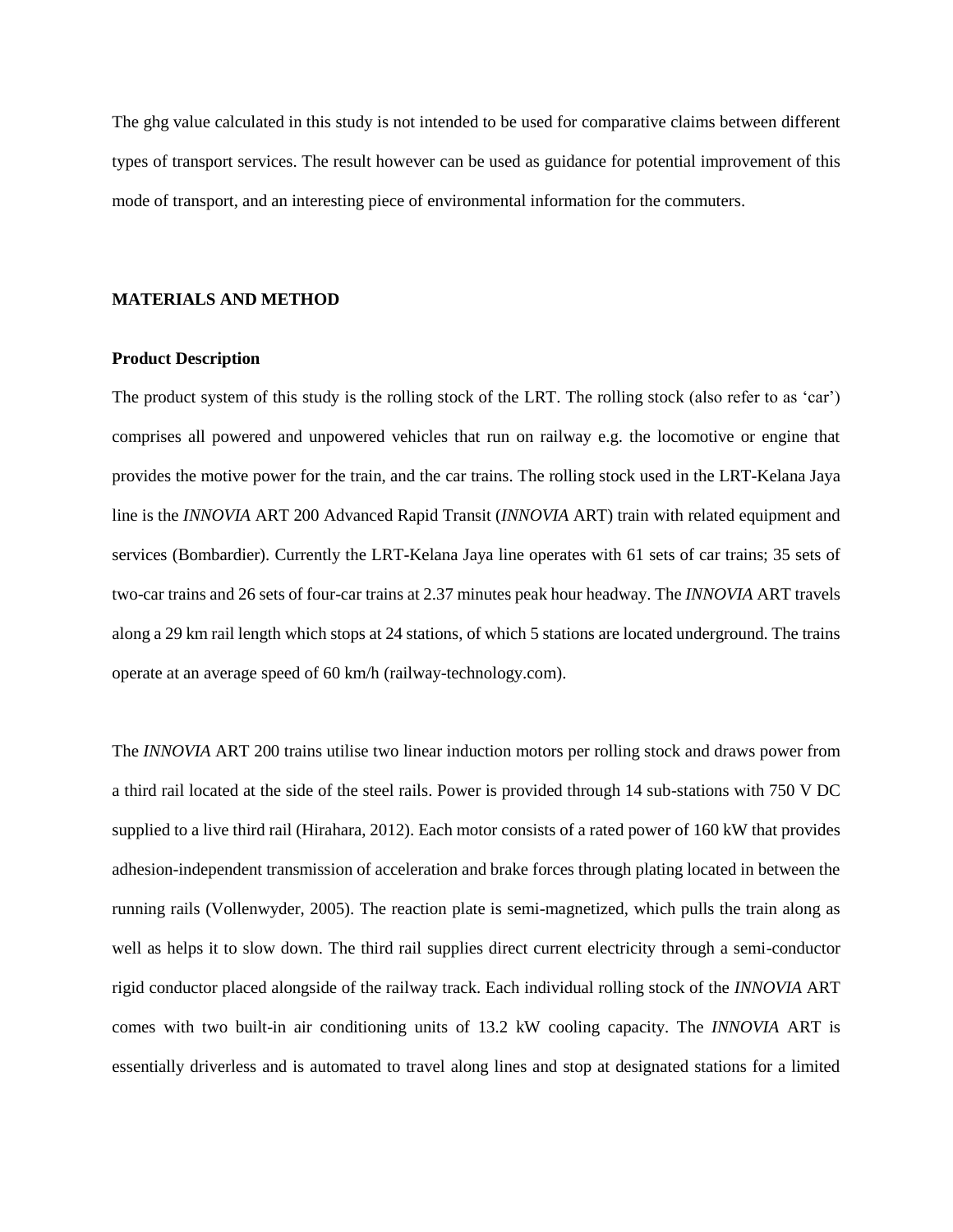amount of time. A manual override control panels are provided at each end of the trains for use in an event of an emergency.

The product system of this case study covers the cradle to grave stages in the life cycle of a rolling stock operating in the Kelana Jaya ART for a thirty-year life span.

# **Function of Product System**

The rolling stock of the Kelana Jaya ART transport passengers between stations in the Kelana Jaya Line, which consists of a single line from Kelana Jaya to Gombak that primarily serves the Petaling Jaya region to the south; southwest and central Kuala Lumpur, and Kuala Lumpur City Centre to the centre; and also various low density residential areas further north in Kuala Lumpur spanning a distance of 29 km rail track.

Each rolling stock is designed to accommodate 42 seated passengers and 84 standing passengers. Figure 2 shows the layout of the route for the Kelana Jaya line.

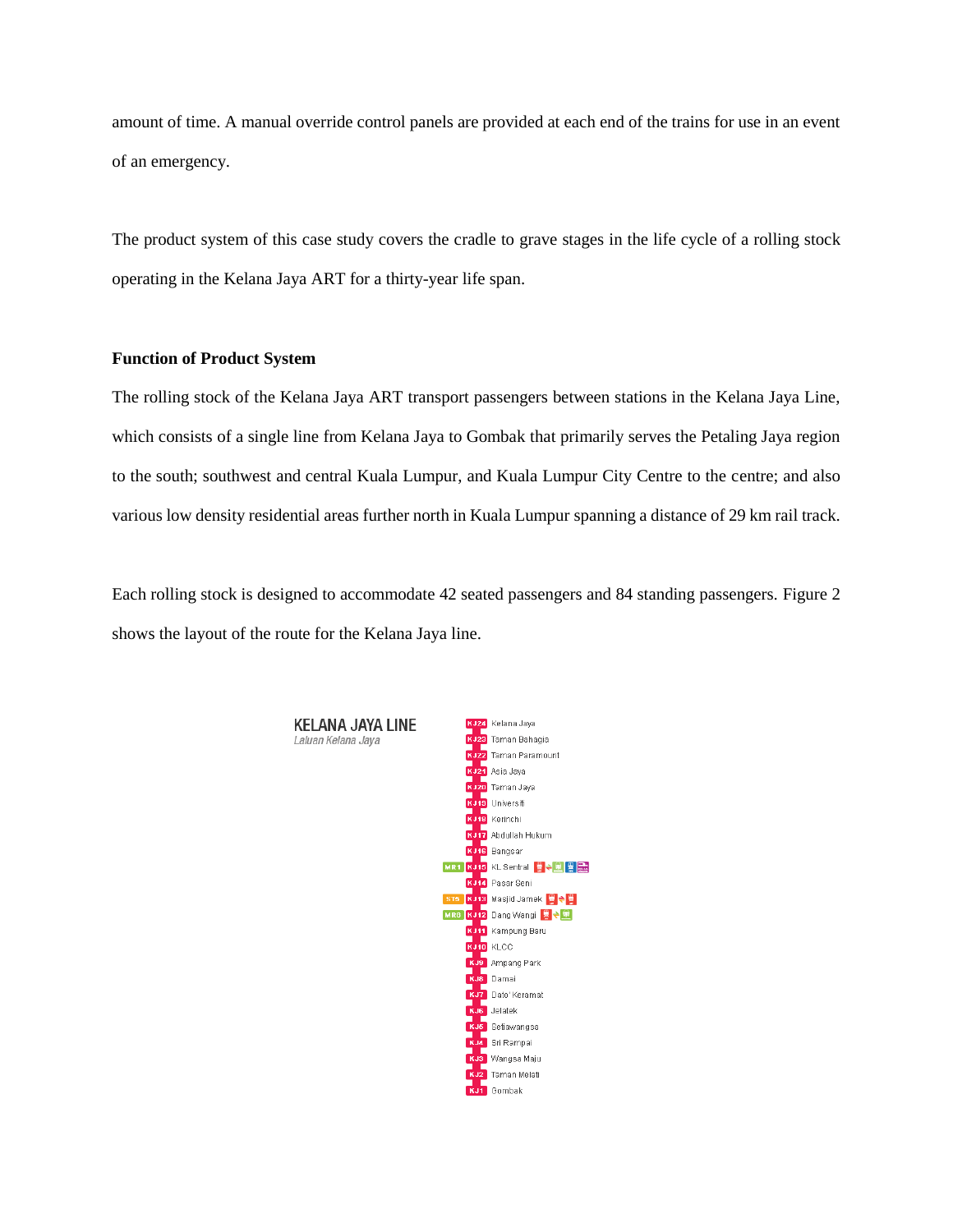## **Functional Unit**

A functional unit is the quantified performance of a product system for use as a reference unit (ISO 14040:2006). The functional unit (FU) chosen for this study will enable the comparability of results related to the function of transporting passengers over a known distance. The rolling stock of specific capacity is also described as a 'transporter' or 'car'. The FU has been worded as "A fully covered air-conditioned transporter or car for commuting a single passenger per km". The operational CFP value is calculated as kg CO2equiv/ passenger.km commuting in a fully covered air-conditioned transporter of the LRT.

#### **System boundary**

The system boundary adopted to establish the CFP of LRT service in Malaysia covers the cradle-to-grave stages of a fully covered air-conditioned transporter of sufficient capacity to commute 126 passengers along the Kelana Jaya LRT line. In this "cradle-to-grave" approach, the upstream processes (production of the vehicle) were considered alongside with the core processes of the use stage (transportation and maintenance of the vehicle and electrical usage). The dismantling and recycling of the vehicle is also taken into count as the downstream processes of the life cycle.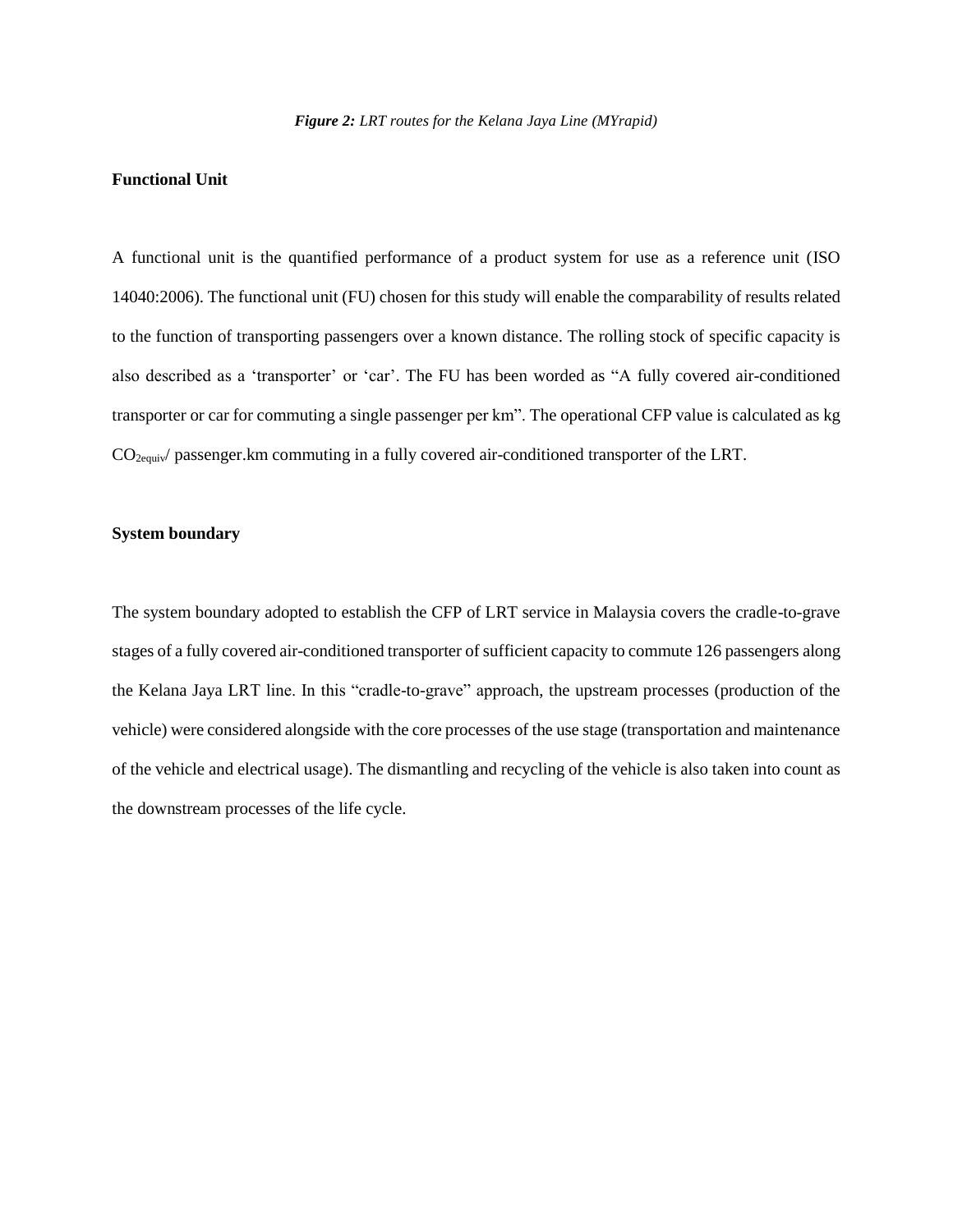

*Figure 3: System boundary for Light Rail Transit transportation of passengers*

Excluded from the system boundary are emissions associated with the construction of infrastructure namely the train station and the rail tracks. Although the infrastructure construction and operation in the USA have been reported to contribute about twice the emissions attributed to the operation of the rail rolling stocks (Chester and Hovarth, 2009), this relationship was not adopted in this study. Differences in the construction requirements between the USA and Malaysia, and operational requirements of the stations and tracks are highly possible due to different climatic conditions, local regulations and work patterns.

In the disposal phase, the recycling scenario is an open loop, whereby the conversions of recyclables and re-usables to similar products were not used to offset materials input. The system boundary for establishing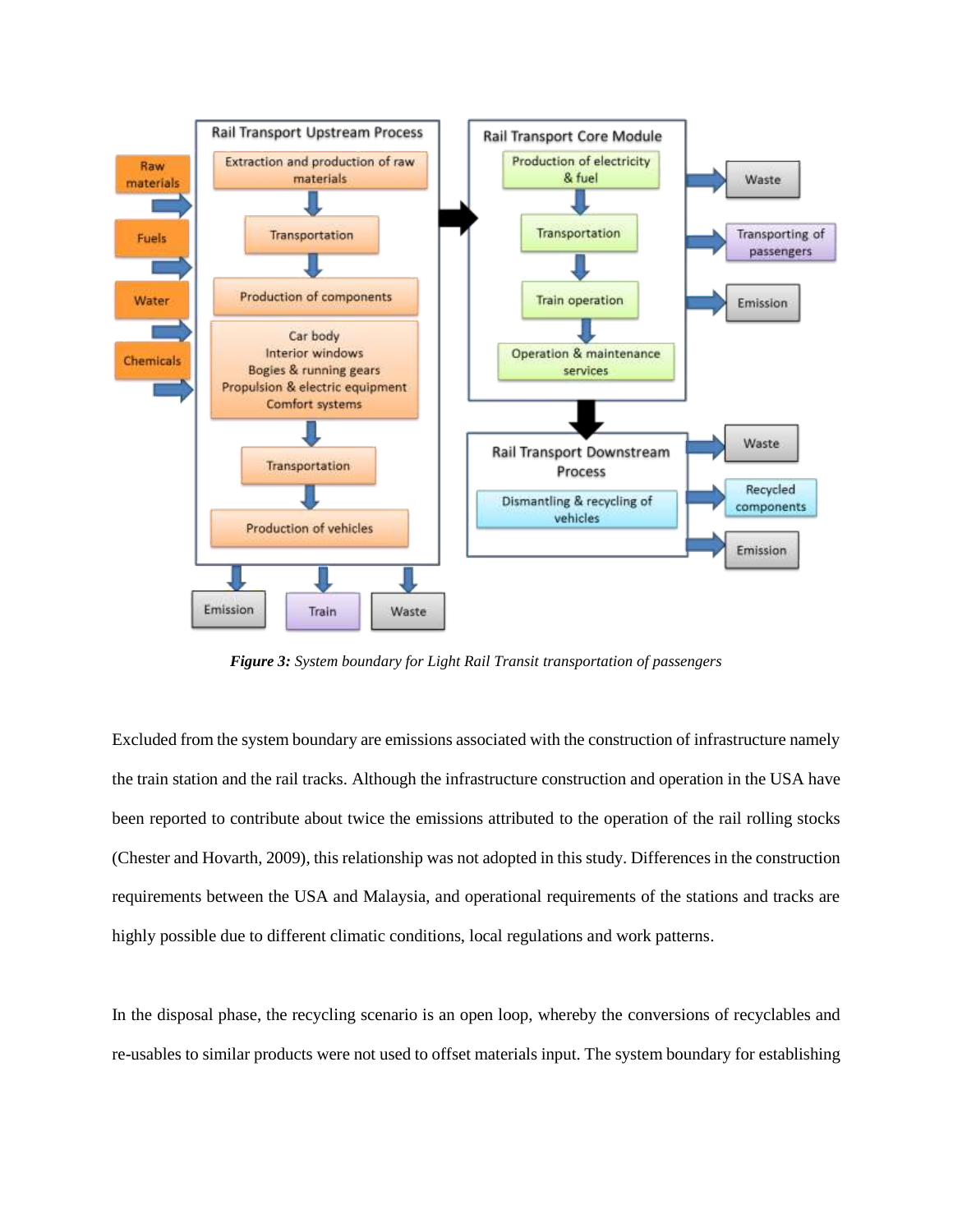the ghg emission or CFP for commuting a fixed number of passengers in a transporter over its entire life cycle is summarized in Figure 3.

## **Cut-off criteria**

The cut off criteria is applied to determine which input can be excluded from the study in calculating the CFP. The utilities requirement during production of the rolling stock (production phase) and the disposal rate of about 4 % of the body weight (Bombardier *INNOVIA* ART 200) have been excluded in this study as their contributions would have been insignificant when spread over the time frame of the use phase of 30 years.

# **Data input**

The background data associated with production and potential recyclability/recoverability at end-of-life of the rolling stock were adapted from Bombardier *INNOVIA* ART 200 Environmental Product Declaration (EPD) for a 2-car train (Bombardier *INNOVIA* ART 200). Other background data such as emission factors associated with the production of raw materials and utilities namely electricity was obtained from various databases, primarily from MYLCID Database (SIRIM, 2010). The foreground data of energy consumption was also extracted from the said EPD. In the use phase, the annual number of passengers commuting the Kelana Jaya LRT line was taken from the Transport Statistics of Malaysia (Ministry of Transport, 2011) while the train frequency was extracted from MYRapid website.

The use phase of the LRT service, in particular the commuting pattern was modelled based on statistics reported for passengers recorded for the year and the frequency of train service at the starting point of the Kelana Jaya Line i.e. Kelana Jaya station.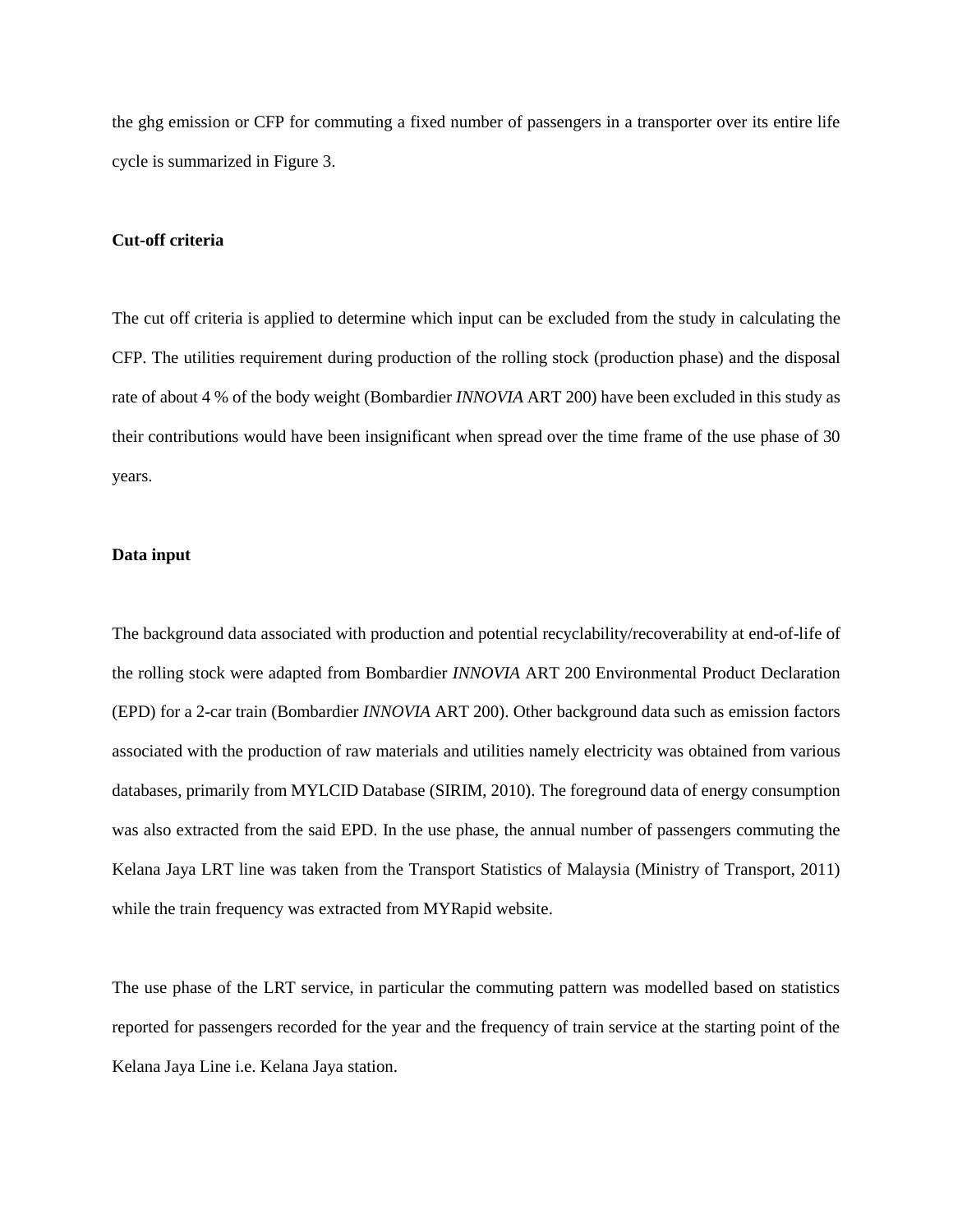#### **Assumptions**

A number of assumptions were made to model the use phase of the LRT based on secondary data as listed herewith:

- i. The number of passengers that occupy each car-train or rolling stock that plies the Kelana Jaya Line is estimated by dividing the annual average passengers with the number of cars (cumulative use of the cars throughout the whole year).
- ii. All the vehicles reportedly owned by LRT-Kelana Jaya Line are in full operation during the year comprising 35 sets of two-car trains and 35 sets of four-car trains, which was simplified as 70 sets of three-car trains or rolling stock for modelling purpose.
- iii. The frequency of operation of the vehicles were averaged over the day and without considering the peak hours that are from 7 am to 9 am, and 4 pm to 7 pm from Monday to Friday, and Saturday from 7 am to 9 am, and from noon to 2 pm, in calculating the trips made by one rapid transit per day.
- iv. The total real time-train is 104 min i.e. time to complete 29 km from one end of the Kelana Jaya Line to the other, irrespective of time of day.
- v. The cumulative distance travelled in a year by passengers in a car-train is estimated based on the travelling pattern of passengers of the Kelana Jaya Line i.e. 5% of ridership covered the whole length of the track at 29km, 10% covered about 2/3's of the track at 20km, 35% covered half the track length at 15km, and 50% covered only a short distance of about 1/3 of the track length at 10km.
- vi. The energy consumption of each car is the same and required to run two main operations namely the linear induction motors for propulsion of the rolling stock and the air-conditioning units.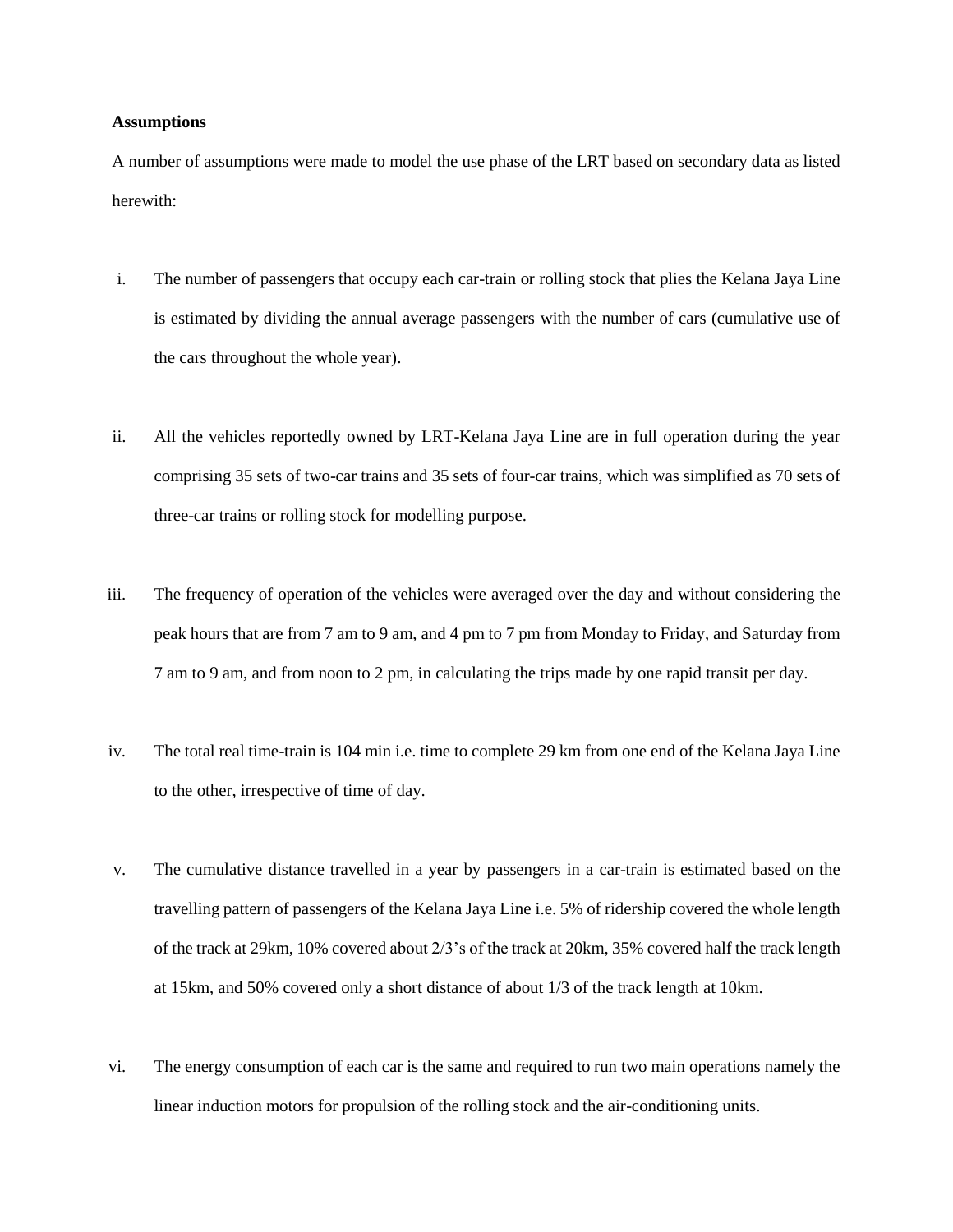vii. The energy consumption is also the same throughout the day irrespective of the passenger load.

viii. There is no wayside energy storage system in the power supply and distribution network of the LRT.

## **Life Cycle Inventory Analysis for ghg Emissions**

The operational carbon footprint inventory analysis from cradle-to-grave was developed beginning with raw material contribution inferred from the material content for a single car as shown in Table 1.

| <sup>1</sup> Materials | Unit | Manufacturing | 30 Years Operation-<br>Maintenance | Total |
|------------------------|------|---------------|------------------------------------|-------|
| Metals*                | kg   | 18461         | 818                                | 19279 |
| 80%<br><b>Steel</b>    | kg   | 14769         | 654                                |       |
| Aluminium<br>20%       | kg   | 3692          | 164                                |       |
| Polymers               | kg   | 810           | 17                                 | 826   |
| <b>Elastomers</b>      | kg   | 150           |                                    | 150   |
| <b>Glass</b>           | kg   | 350           |                                    | 350   |
| Fluids                 | kg   | 102           |                                    | 102   |
| $2$ MONM               | kg   | 348           |                                    | 348   |
| <sup>3</sup> Others    | kg   | 980           | 994                                | 1974  |
| Total                  | kg   | 21201         | 1829                               | 23029 |

**Table 1:** Material Content of a Single Car/ Rolling Stock at Manufacturing and Use Phases

*Source: Extracted from EPD INNOVIA ART 200 2009 \*Estimated to constitute mainly steel and aluminium*

<sup>1</sup>Materials are classified according to ISO 22628:2002

<sup>2</sup> Modified Organic Natural Materials (MONM) such as leather, wood, cardboard and cotton fleece.

<sup>3</sup> Others (components, materials or both, for which a detailed material breakdown cannot be established such as compounds, electronics, electrics)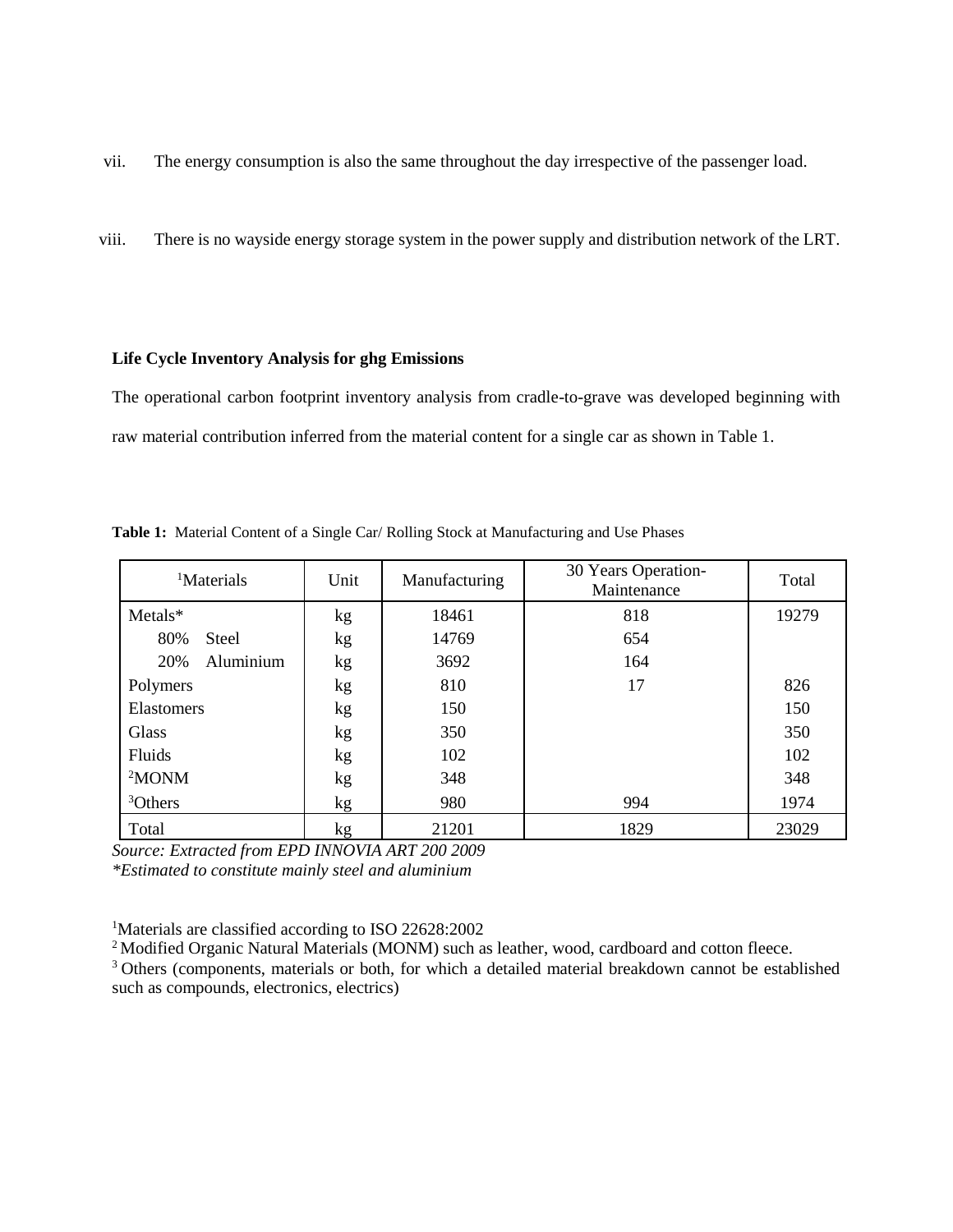The use phase modelling is the most crucial in establishing the operational CFP based on the functional unit of per passenger per km (/passenger.km). Data on passenger load was obtained for the year 2011 when there was a significant change from previous years since annual reporting started in 2002.

a) Determining distance travelled by a rolling stock in a year

Each rapid transit can be either a 2-car or 4-car trains with two sets of electric multiple units (linear induction electric motors) so that it can function either as a driving car or trailer car depending on its direction of travel. The trains move along a dual-lane guide way. The number of car-trains is equally divided between the two lanes.

Table 2 is a summary of the frequency of service provided by the Kelana Jaya Line and represent number of trains operating on both tracks at the given time period. The train arrival frequency at any one station along the Kelana Jaya Line range from approximately 4 times in an hour to 24 times in an hour, covering peak and non-peak hours over its daily operation.

To cope with the diverse frequencies, the scenario adopted for the number of stops or trips made by a 2-car train or 4-car train at any one station was summed over a period of one week. The Kelana Jaya Line length is 29 km long. Each deployment of a set of 2- or 4-car train is a 29-km trip. A total of 1,297 trips per week on both tracks of the Line are estimated based on the train frequency table. Since the weekly pattern is repeated throughout the year, the number of trips per week was extrapolated to trips per year to jive with the annual passenger load, in this study it will be for the year 2011. The total distance travelled in 52 weeks or a year is calculated as 1,955,876 km based on level of service of 1,297 trips on both tracks.

b) Determining number of cars (rolling stocks) deployed in a year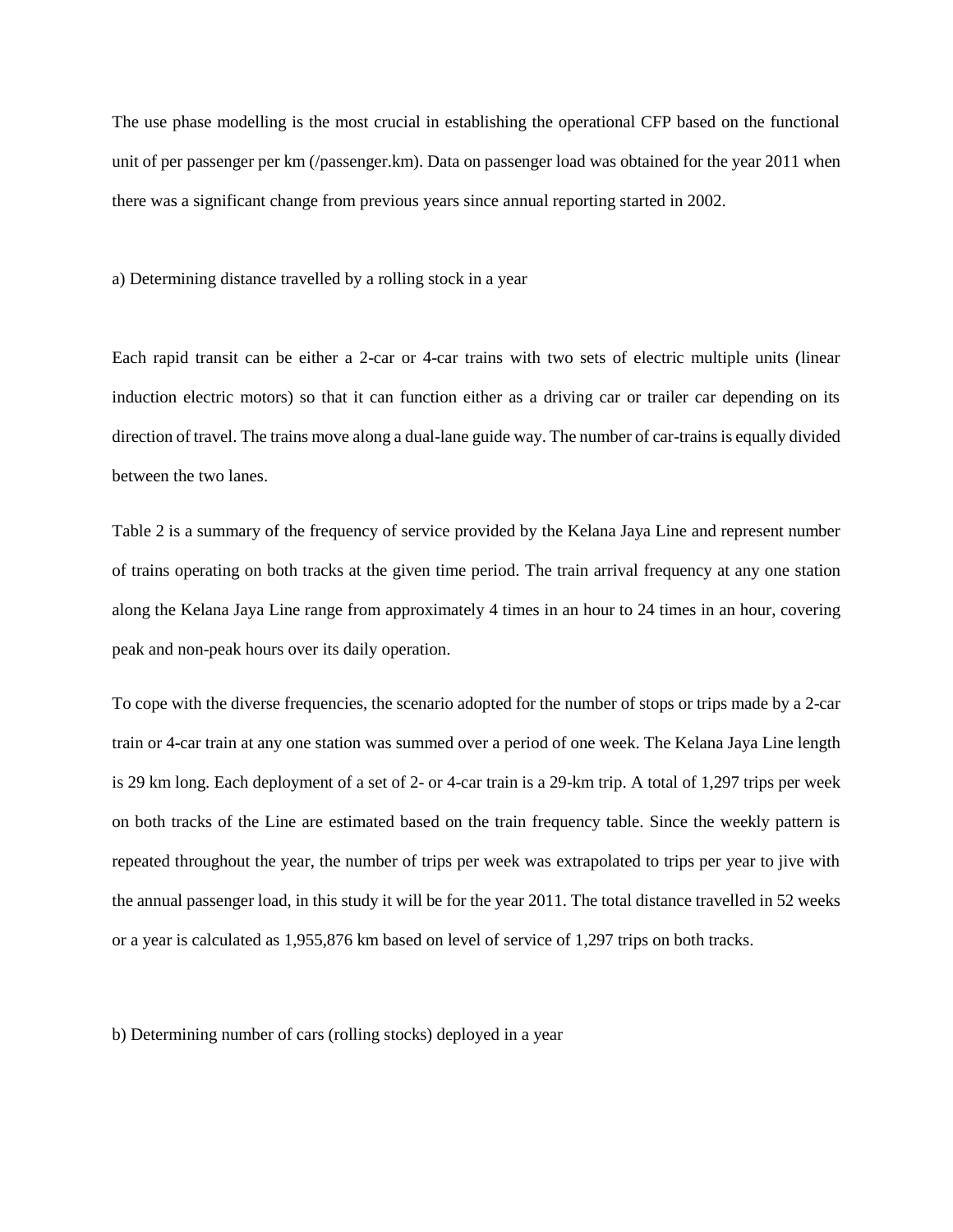Table 2 is a schedule of the 2-car and 4-car trains. For a given week, the number of 29-km trips is 1,297 trips/week or 67,444 trips/ year. It is also possible to calculate the actual number of cars or rolling stocks that were deployed as exemplified for Monday in Table 3. In a week, 4,068 car-trains are deployed or 211,536 car-trains are deployed in a year.

As both 2-car trains and 4-car trains have the same real time, the study have adopted the approach that each 29-km trip is plied by 3-car trains and the ridership for the year was eventually distributed over the total number of car-trains that were deployed.

|                        | Level of service<br>(Number of trains operating within specific time period) |                  |                |  |
|------------------------|------------------------------------------------------------------------------|------------------|----------------|--|
| <b>Operating Hours</b> | Mon-Thu (number)                                                             | Fri-Sat (number) | Sun (number)   |  |
| 0600-0700              | 24                                                                           | 24               | 10             |  |
| 0700-0900              | 40                                                                           | 40               |                |  |
| 0700-1000              |                                                                              |                  | 12             |  |
| 0900-1200              |                                                                              | 16               |                |  |
| 0900-1300              | 16                                                                           |                  |                |  |
| 1000-1200              |                                                                              |                  | 14             |  |
| 1200-1400              |                                                                              |                  | 16             |  |
| 1300-1400              | 20                                                                           |                  |                |  |
| 1200-1700              |                                                                              | 24               |                |  |
| 1400-1700              | 16                                                                           |                  | 18             |  |
| 1700-1900              |                                                                              |                  | 20             |  |
| 1700-1930              | 40                                                                           | 40               |                |  |
| 1900-2100              |                                                                              |                  | 18             |  |
| 1930-2100              | 22                                                                           | 22               |                |  |
| 2100-2300              | 14                                                                           | 14               | $\overline{7}$ |  |
| 2300-2400              | 7                                                                            | 7                |                |  |
| Number of trips/week   | 796 trips/4 days                                                             | 374 trips/2 days | 127 trips/day  |  |

**Table 2:** Estimation of Number of One-Direction 29-km Trip

Note: Adapted from MYrapid website

**Table 3:** Calculation of number of cars (rolling stocks) plying the track for a day (e.g. Monday)

| <b>Operating Hour</b> | No. of 2 car-train | No. of 4 car-train | No. of car-trains |
|-----------------------|--------------------|--------------------|-------------------|
|-----------------------|--------------------|--------------------|-------------------|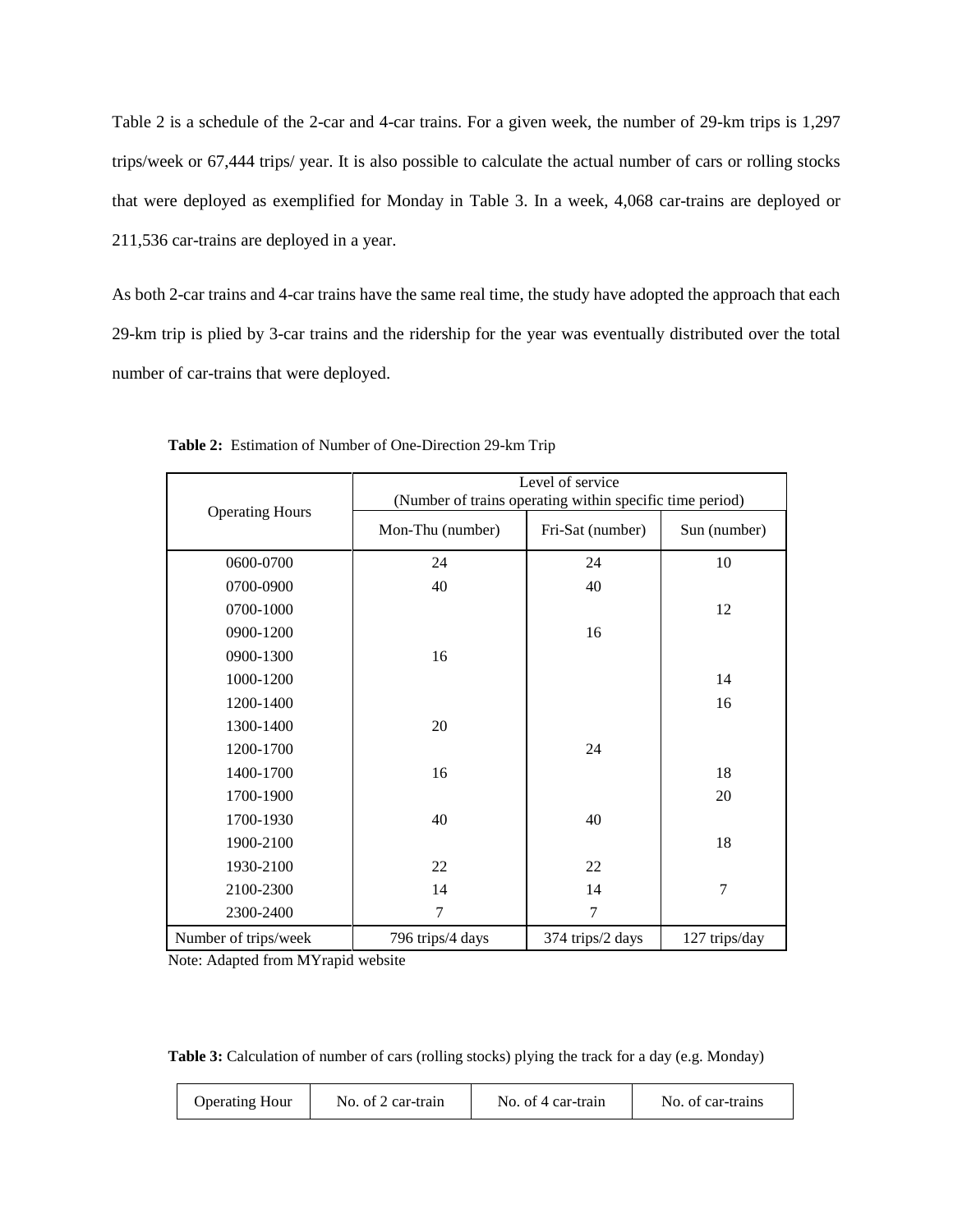| 0600-0700 |                                                    | 16  | 80  |
|-----------|----------------------------------------------------|-----|-----|
| 0700-0900 | 15                                                 | 25  | 130 |
| 0900-1300 |                                                    |     | 48  |
| 1300-1400 | 10                                                 | 10  | 60  |
| 1400-1700 |                                                    |     | 48  |
| 1700-1930 | 15                                                 | 25  | 130 |
| 1930-2100 |                                                    |     | 66  |
| 2100-2300 |                                                    |     | 42  |
| 2300-2400 |                                                    |     | 22  |
|           | Total number of car-trains (rolling stock) per day | 626 |     |

Source: MYrapid

#### c) Determining energy consumption of a rolling stock in a year

The energy consumption for the use phase is related primarily with use for propulsion of the vehicle and operation of the air conditioning units. As no primary data could be made available, the electricity consumed to operate the light rail transit service was estimated based on specifications of the linear induction motors and air conditioning units installed for every car-train.

The linear induction motors that are installed in twos for every rolling stock or car-train have a rated power of 160 kW. Assuming a motor efficiency of 90 %, the electric power input is assumed as 178 kW. The propulsion energy consumed for a 29-km trip by a 3-car train (average of 2-car train and 4-car train) is simulated based on factoring in the load factor for the electric power input and the operating hours. The ridership for the Kelana Jaya Line in year 2011 was recorded as 68,398,561 passengers (Malaysia Statistics, 2011) which accounted for a load factor of 80 % according to Pemandu's report.

Each of the two air conditioning units operating in every rolling stock has 13.2 kW cooling capacity. The setting for the average indoor temperature within the rolling stock was assumed at 24 °C while the outdoor temperature was assumed as 32 °C. Using the indoor and outdoor temperatures of the rolling stock, the theoretical coefficient of performance (COP) was calculated as 37. In air conditioning management, the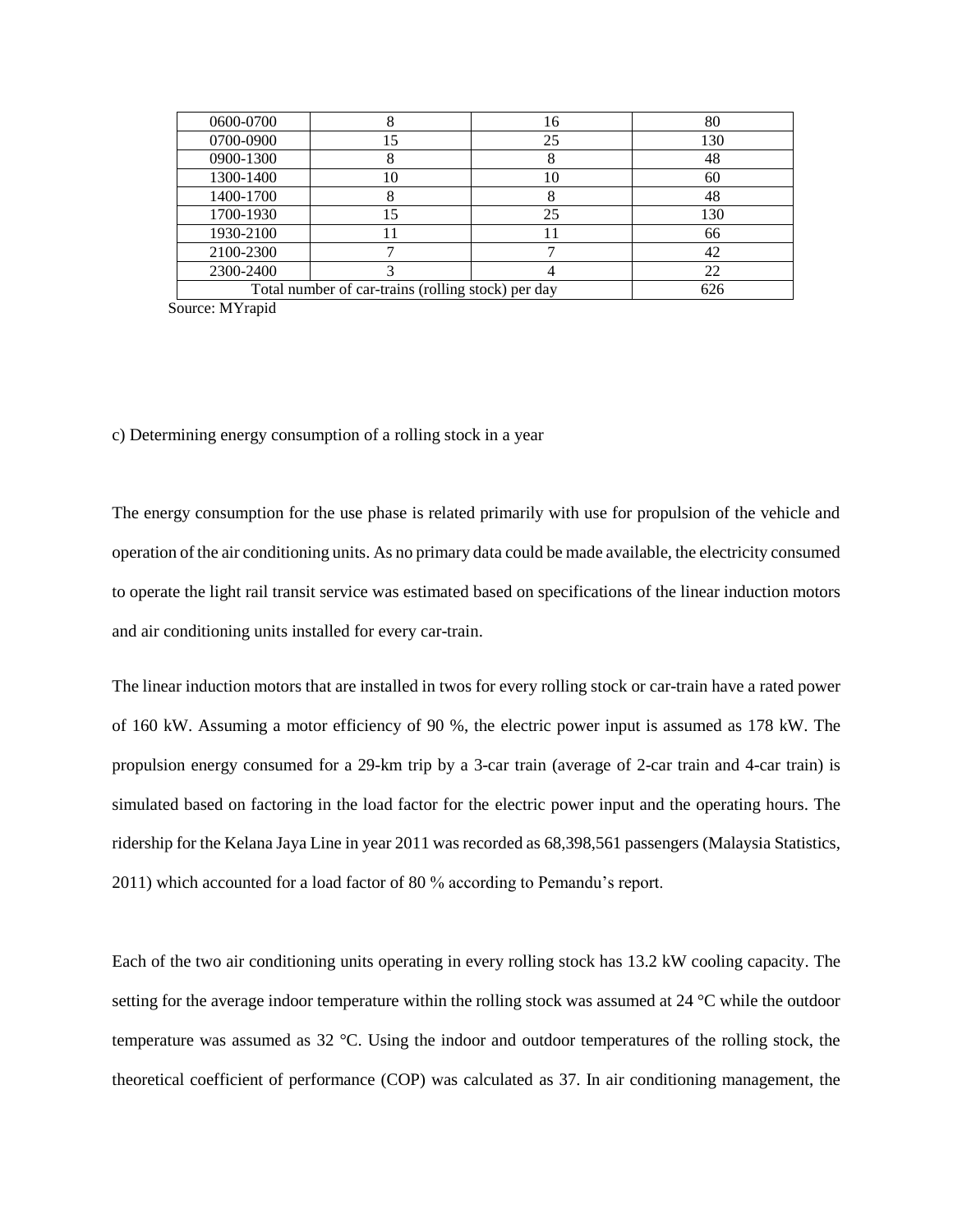COP is related to the Energy Efficiency Ratio (EER) by direct multiplication with the value of 3.41. Based on this estimation, EER was taken as ten (10) which is about ten times smaller than the theoretical COP. The EER is also the ratio of the total cooling capacity to the input electrical energy. With this, the input electrical energy which is the power consumed to operate each air conditioning unit is estimated based on a rating power of 4.50 kW, or 9 kW for two air conditioning units in each rolling stock. The final energy consumption is based on the full load factor.

Although the use of cooling capacity may overestimate the energy consumption for operating the air conditioning units, this assumption was the closest available in the absence of any other forms of activity data available. The power consumption for other electricity-operated auxiliary systems such as the lighting equipment, display indicators and automatic doors have not been included in the estimation of energy consumption during operation of a 3-car train for a particular trip.

A 3-car train will require power to operate six (6) linear induction motors and also six air conditioning units to cover a 29-km trip over a total real-time train of 104 min.

| Item                                                                                                                    | Unit | Value |
|-------------------------------------------------------------------------------------------------------------------------|------|-------|
| Energy consumption for operation of linear induction motors<br>per year for propulsion of 3-car train for single trip   | kWh  | 1,480 |
| Energy consumption for operation of air conditioning units per<br>year for ventilation of 3-car train for a single trip | kWh  | 47    |
| Total energy consumption per year to operate a 3-car train<br>along the Kelana Line                                     | kWh  | 1,527 |

**Table 4:** Estimated annual energy consumption for the use stage of 3-car trains to cover one-way 29-km trip

The estimated propulsion and air conditioning energy consumption values pertain only to the Kelana Jaya Line. It should also be noted that the power generated from the regenerative braking system typical of most electric rail transit systems is not accounted for in this study. The contribution from the regenerative braking system can be significant given there are 24 stations along the 29 km track length of the Kelana Jaya Line.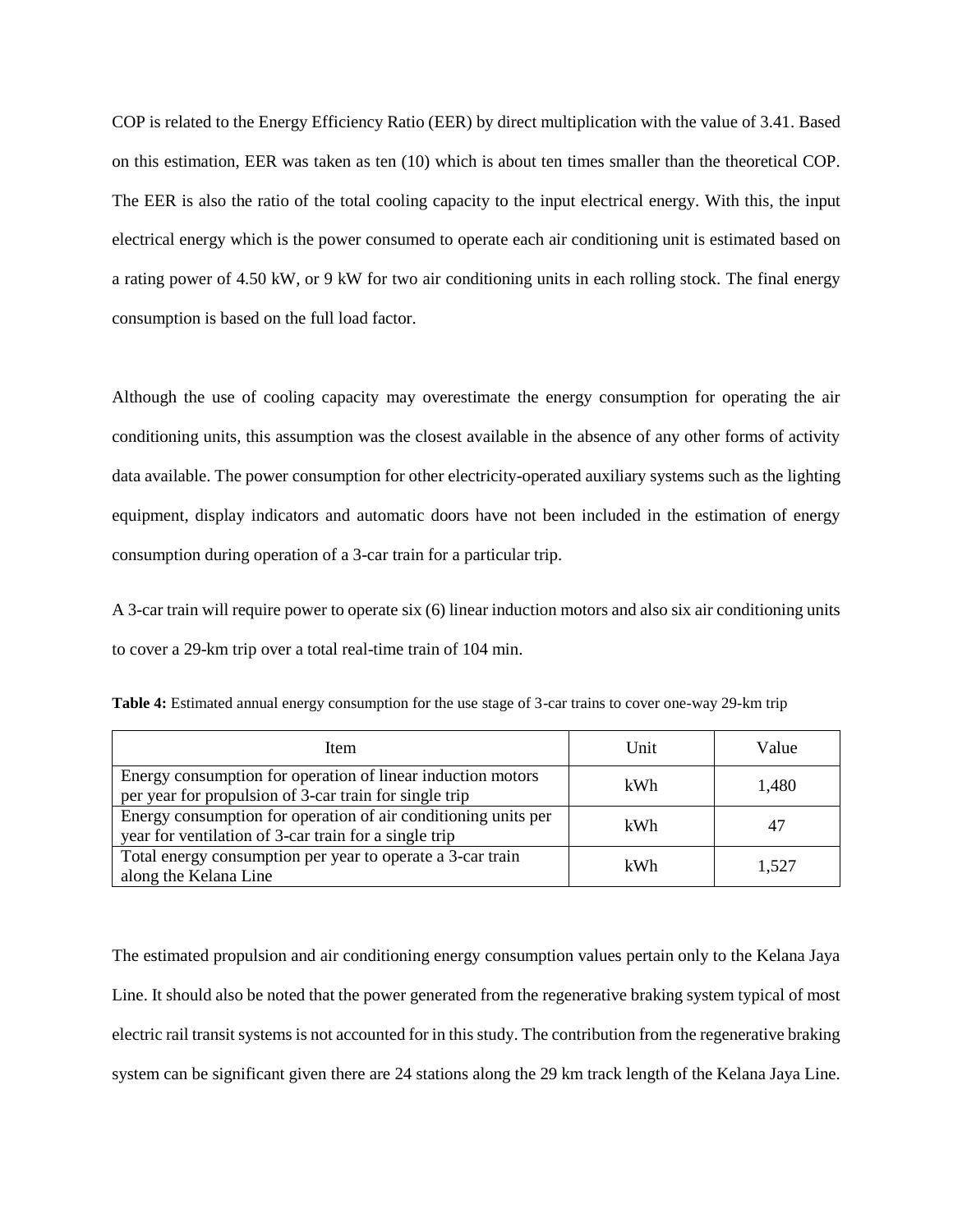The approach of estimating the energy consumption for the use phase did not adopt the values presented in the Bombardier Innovia ART 200 Environmental Product Declaration such as the auxiliary energy consumption as it was specifically mentioned the values provided apply only to the Vancouver Millennium Line and not applicable elsewhere.

The end-of-life stage will occur after 30 years operation. The Environmental Product Declaration for the INNOVIA ART 200 has indicated <4% of the entire train (3-car train) will be disposed. The rest of the materials are recycled or used as fuel for energy recovery. The open loop recycling is considered to have taken place and the material gain is not offset at the raw material input. The ghg gas emission during dismantling and recycling of the vehicle would have been divided by 30 years in similar treatment to the ghg emission during material input. No data on energy consumption required to dismantle the rolling stock is available for inclusion in the inventory but the contribution is expected to be small.

## **Carbon Footprint Calculation**

The emissions of the use stage over thirty years will differ according to the fuel mix for power generation for the year of study. In Malaysia, the fuel mix for the year 2010 is shown in Figure 4.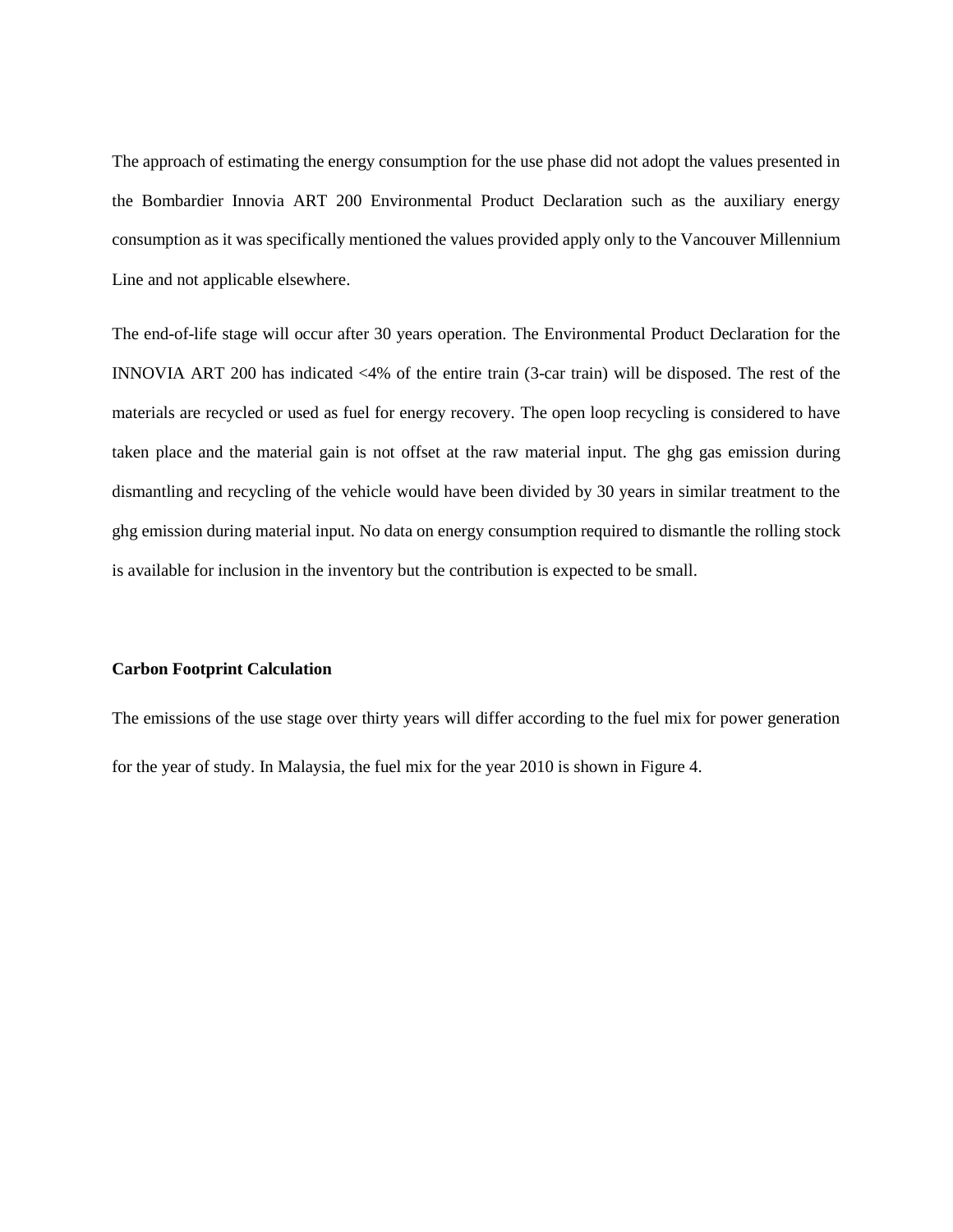

*Figure 4: Fuel mix for electricity power generation in 2010 (Energy Commission)*

Based on the fuel mix, the life cycle ghg profile of grid-supplied electricity at point of use has been calculated as  $0.79 \text{ kg CO}_{2\text{equiv}}/\text{kWh}$ . The ghg emission related to use of electricity is considered most significant to calculating the CFP of the LRT service as its consumption take place throughout the thirtyyears of its use phase.

The ghg emission factors related to production of raw materials were sourced from relevant databases and literature. The emissions that occurred during production stage and importation of the car-trains by sea transport are also included. The emissions from cradle-to-gate (production) were divided by the life span of the LRT of 30 years.

The global warming potential is represented by carbon dioxide equivalent  $(CO_{2\text{equiv}})$  and in this study comprises the dominant gases namely carbon dioxide  $CO<sub>2</sub>$ , methane CH<sub>4</sub>, nitrous oxide N<sub>2</sub>O. The carbon footprint for the functional unit of "impact per passenger per km" is calculated based on fuel mix for year 2010.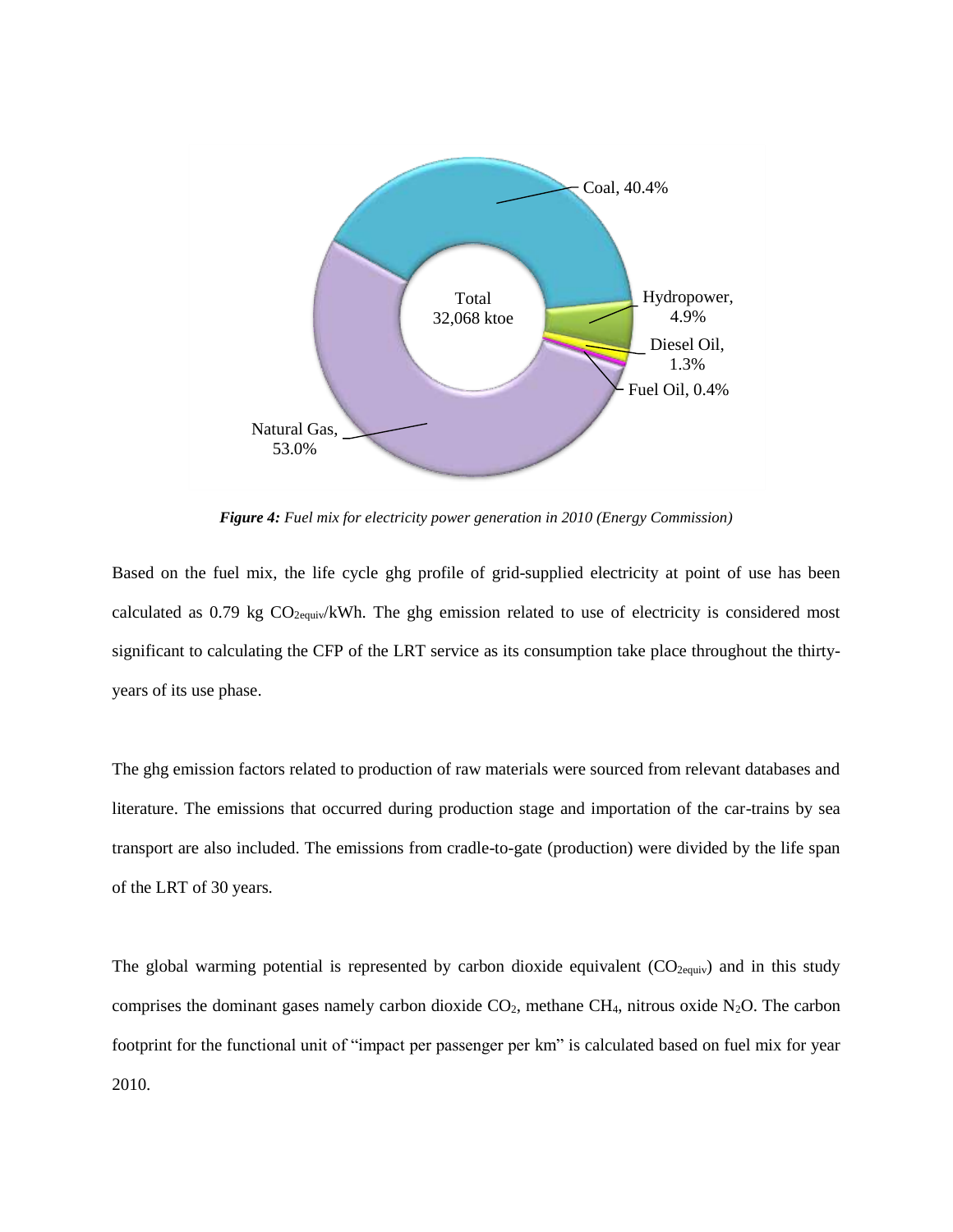The data for raw material consumption, and transportation was unitised to every rolling stock produced. However, the data of use phase was unitised to a fixed distanced travelled within one year together with the average ridership, which is in accordance to the functional unit used in this study. The calculation of the cradle-to-use ghg profile or carbon footprint has been carried out using relevant conversion factors from databases and literature.

### **RESULTS AND DISCUSSION**

The emissions associated with the production of the car are distributed over the 30 years life span equivalent to about 2,645 kg  $CO<sub>2</sub>$  equiv per car-train. The contribution of the different raw materials to the embodied carbon of a single rolling stock or car is shown in Figure 5. The main contributors to the ghg profile are: steel (88.33 %); aluminium (8.22 %); polymers (2.39 %); glass (0.60 %); sea shipment (0.21 %) and elastomers (0.24 %). As mentioned earlier, almost all of these materials are recyclable.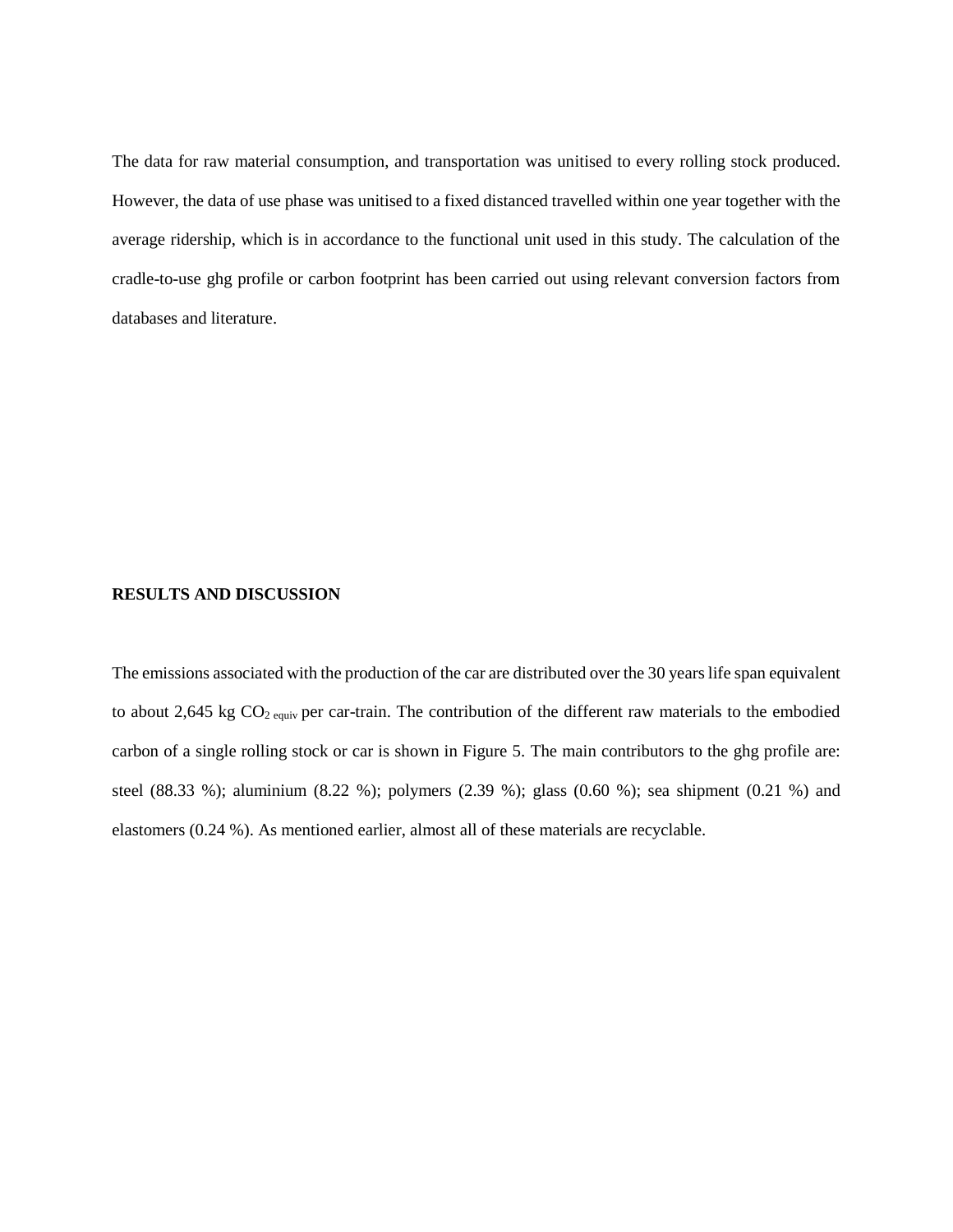

*Figure 5: Greenhouse gas distribution for the embodied carbon in materials used in the production phase of a single rolling stock of a light rail transit*

Due to the unavailability of primary data on electricity consumed as propulsion and auxiliary energies, the theoretical electricity consumption to operate both linear inductive motors and air-conditioning system were estimated as described in Table 4 and used thereafter to calculate the associated annual ghg emission based on emission of carbon dioxide, methane and nitrous oxide. Table 5 shows the ghg profile for the operation of the trains of the LRT service and it is clear, even with the estimated values, that the use phase dominates the emission.

**Table 5:** Annual ghg emission of a car-train based on the two key stages of its life cycle

| Stage of life cycle of a rolling stock/car | Greenhouse gas emission   | % Distribution of       |
|--------------------------------------------|---------------------------|-------------------------|
|                                            | $(\text{kg CO}_2)$ equiv) | greenhouse gas emission |
| Production (Cradle-to-gate)                | 2,645                     | 0.68                    |
| Use phase (maintenance)                    | 88                        | 0.02                    |
| Use phase (train operation)                | 388,601                   | 99.30                   |
| Production and use phases                  | 391,334                   | 100                     |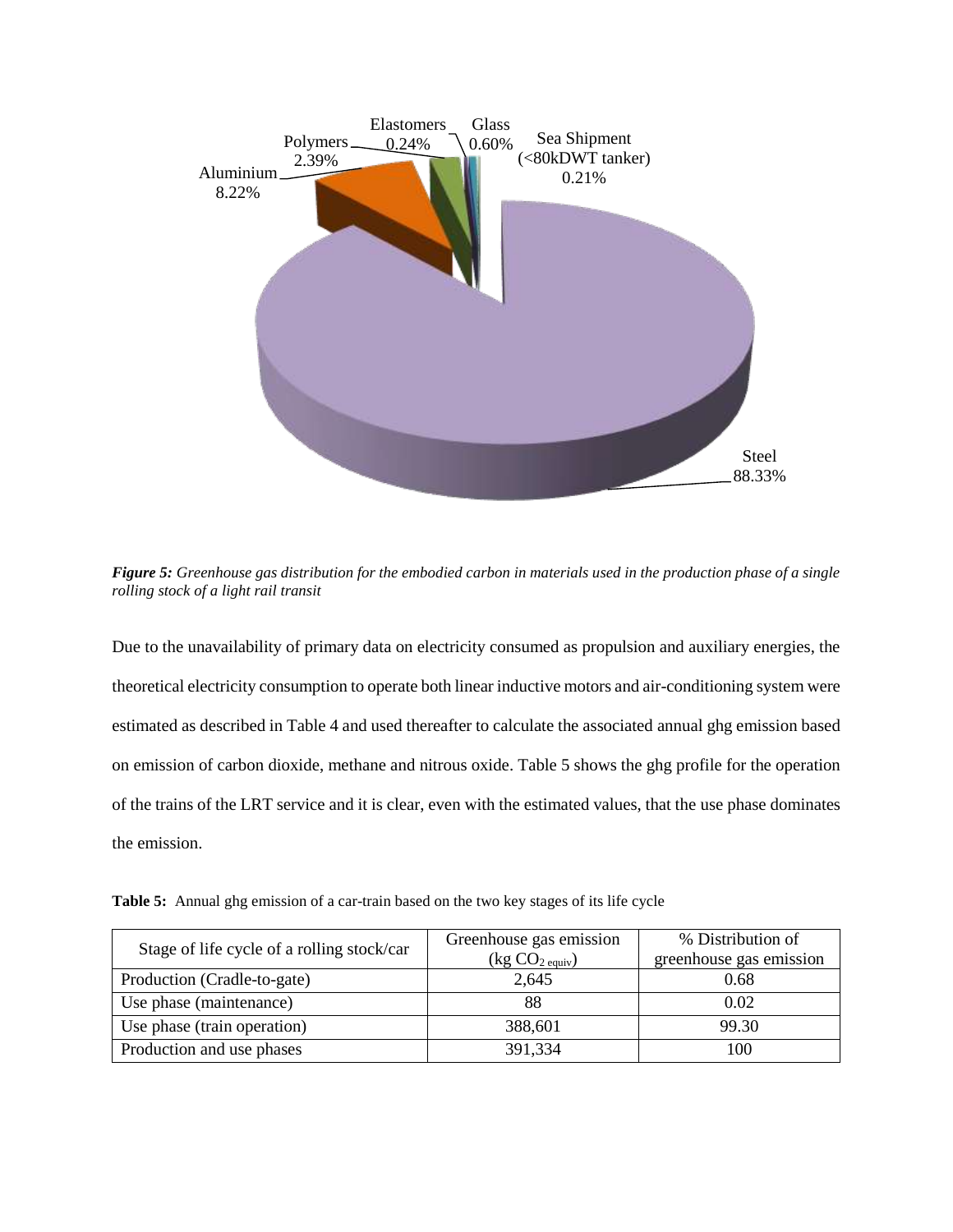The use phase comprises of the maintenance and the electricity consumption to operate 2 linear induction motors and 2 air-conditioning units per one rolling stock or one car-train from the two linear induction motor located on each rolling stock (97%) and electricity from The main contributors to the carbon footprint came from the energy consumption: electricity air-conditioning units (~3%). The maintenance contribution, specifically with reference to replacements from wear and tear over 30 years was found to be negligible as shown in Figure 6.



*Figure 6: Carbon hotspots for the use phase, including consumption of resources for maintenance of a single rolling stock or car of a light rail transit.*

For objective comparison of different modes of transportation e.g. LRT or bus for commuting purpose, it will be more useful to establish the ghg profile or carbon footprint for transporting a passenger along a certain route, measured based on the functional unit of 'per passenger per km'. For the year 2011, a total of 68,398,561 ridership (passengers) was reported by the Statistics Department. This number of ridership span over 67,444 trips as inferred from the weekly train time-table. Hence each trip on average (irrespective of peak or non-peak hours) will ferry 1,014 passengers per train (3-car train) or 338 passengers/car-train. The 67,444 trips are assumed divided equally among the 70 trains, i.e. each 3-car train (average of 2-cars and 4-cars trains) will handle 963 trips/year. Although for a single trip, a train will cover 29 km of track or each train will cover 27,927 km in a year irrespective of the ridership and each car-train within the train will also cover the same distance. However not every passenger will travel the 29 km. In the absence of data on the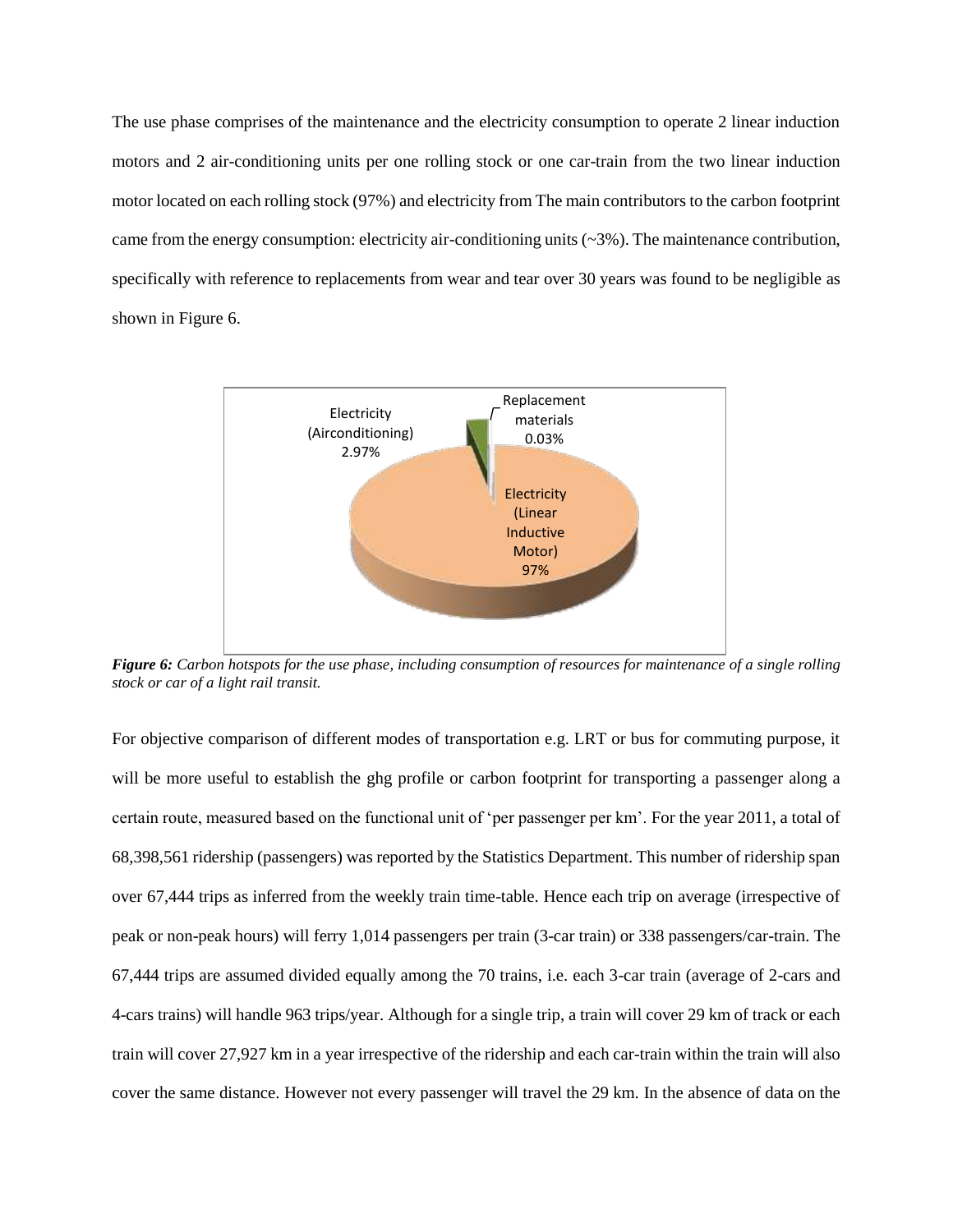commuting pattern of the Kelana Jaya ridership, an arbitrary distribution based the following assumption is made: 5% of ridership covered the whole length of the track at 29 km, 10 % covered about 2/3's of the track at 20km, 35 % covered half the track length at 15 km, and 50 % covered only a short distance of about 1/3 of the track length at 10 km.

It has been estimated that the annual ghg emission of a 1-car train is 391,334 kg  $CO_{2\text{eouiv}}/year$ . The ghg emission associated with a single passenger using the LRT service is estimated by proportioning the ridership according to the distance travelled above. The total distance travelled by the passengers in a given year within a single car-train over 963 trips is about 5000 million km. The operational carbon footprint is then estimated by dividing the annual ghg emission by the number of passengers and their associated travelling distances. The life cycle carbon footprint for the LRT commuting service serving the Kelana Jaya line, covering 24 stations and 29 km long was calculated as  $0.091 \text{ g CO}_{2 \text{equiv}}/p$  assenger.km based on an operational lifetime of 30 years.

Bombardier who is the manufacturer of the INNOVIA ART 200 used for the Kelana Jaya Line, has issued an Environmental Product Declaration (EPD) of their *INNOVIA* ART 200 based on the operation pattern of the Vancouver Millennium Line. The carbon footprint of a passenger travelling for one kilometer on the *INNOVIA* ART 200 is declared as  $8.7g$  CO<sub>2equiv</sub>/passenger.km (Bombardier).

The EPD of the *INNOVIA* ART 200 was clear in declaring that the energy consumption values were valid only to the Vancouver Millennium Line. The *INNOVIA ART 200* reported for the Vancouver line should in principle be the same as the *INNOVIA* ART 200 used for the Kelana Jaya Line. However it is uncertain if the features that enable high energy efficiency operations reported in the EPD are applicable to the Kelana Jaya Line *INNOVIA* ART 200. Although not of the exact similar system boundary and accounting criteria, the carbon footprint values based on the same functional unit reported by Bombardier and as calculated by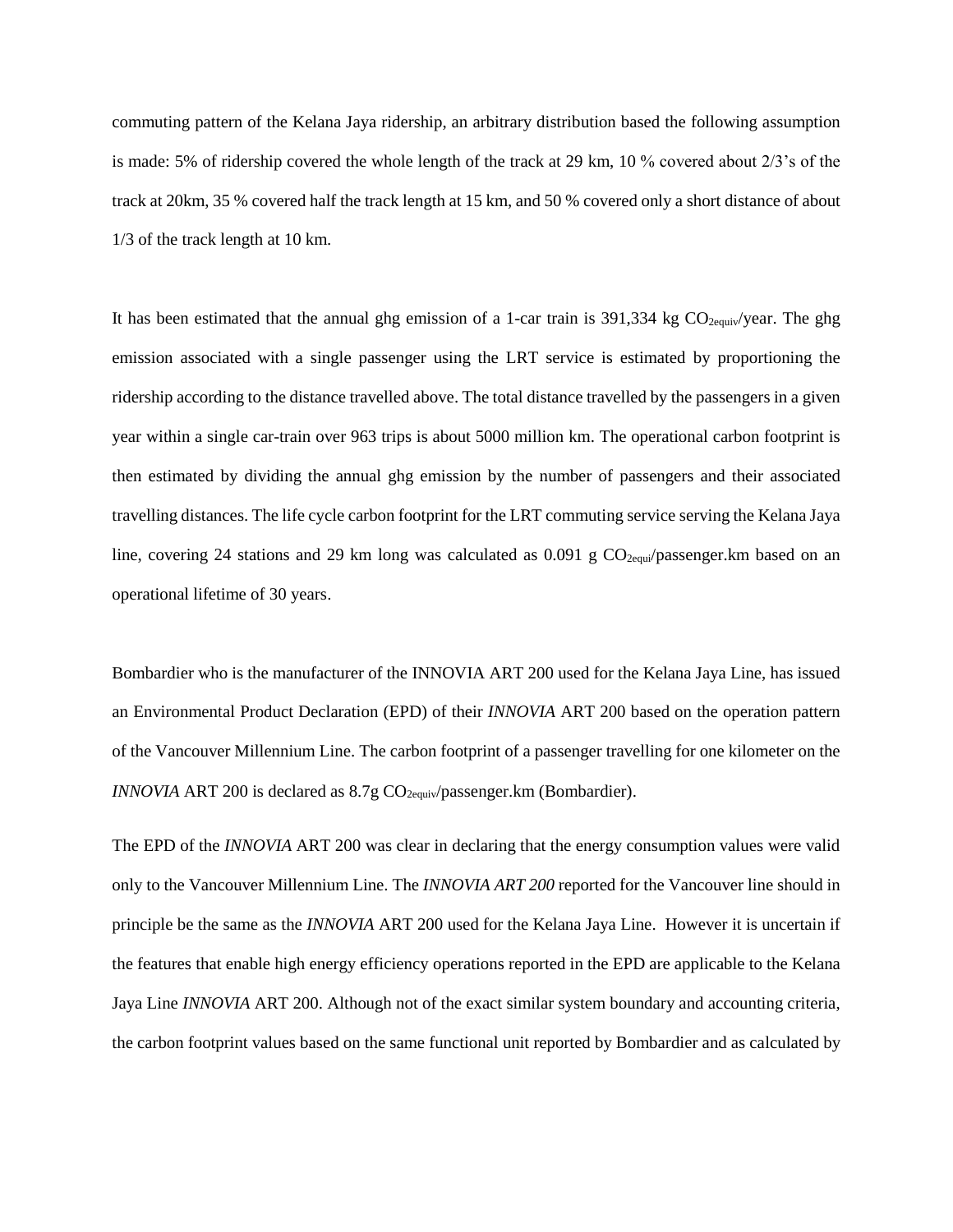this study are within the same unit range. The lower carbon footprint calculated for the Kelana Jaya Line could be due to several factors as shown in Table 6.

| No. | Parameter                 | Difference                         |                                 |
|-----|---------------------------|------------------------------------|---------------------------------|
|     |                           | Kelana Jaya Line                   | Vancouver Millennium Line       |
| 1.  | Track length              | 29 km                              | $20.3 \text{ km}$               |
| 2.  | Passenger loading factor  | 80% loading factor or 338          | 20% loading factor or 33 seated |
|     |                           | passengers/car (seating and        | passengers/car                  |
|     |                           | standing)                          |                                 |
| 3.  | Train service schedule    | 1297 train service/week (use       | Not known                       |
|     |                           | to estimate total track distance   |                                 |
|     |                           | covered in both directions)        |                                 |
| 4.  | Annual ridership          | The ridership for year 2011        | Not known                       |
|     |                           | was 68,398,561                     |                                 |
| 5.  | Ridership versus distance | Ridership figures are likely       | Not known                       |
|     | travelled                 | linked to the sales of tickets,    |                                 |
|     |                           | hence distance travelled by        |                                 |
|     |                           | each passenger is not known.       |                                 |
|     |                           | The assumption of $5\%$ , $10\%$ , |                                 |
|     |                           | 35 % and 50 % of the               |                                 |
|     |                           | ridership taking 29 km, 20 km,     |                                 |
|     |                           | 15 km and 10 km track length       |                                 |
|     |                           | has been done arbitrarily.         |                                 |
|     |                           |                                    |                                 |

**Table 6:** Differences between Kelana Jaya Line and Vancouver Millennium Line

It must also be noted that the energy consumption for propulsion and ventilation was estimated based on specification of the linear induction motor and the air conditioning unit cooling capacity while Bombardier reported the use of an in-house software tool that allow calculation of energy consumption to a high degree of accuracy. The carbon emission profile of the commuting service also did not consider auxiliary electricity consumption related to operation of the track, and fugitive emission from the refrigerants of the air conditioning system. The ghg emission reported for the production phase refers primarily to the embodied carbon of the materials as data for energy consumption during actual production is not available in the public domain.

While secondary data were used to determine the energy consumption and ghg emission of the operation of the train, the ridership and train service schedule can be considered as primary data. The presumption in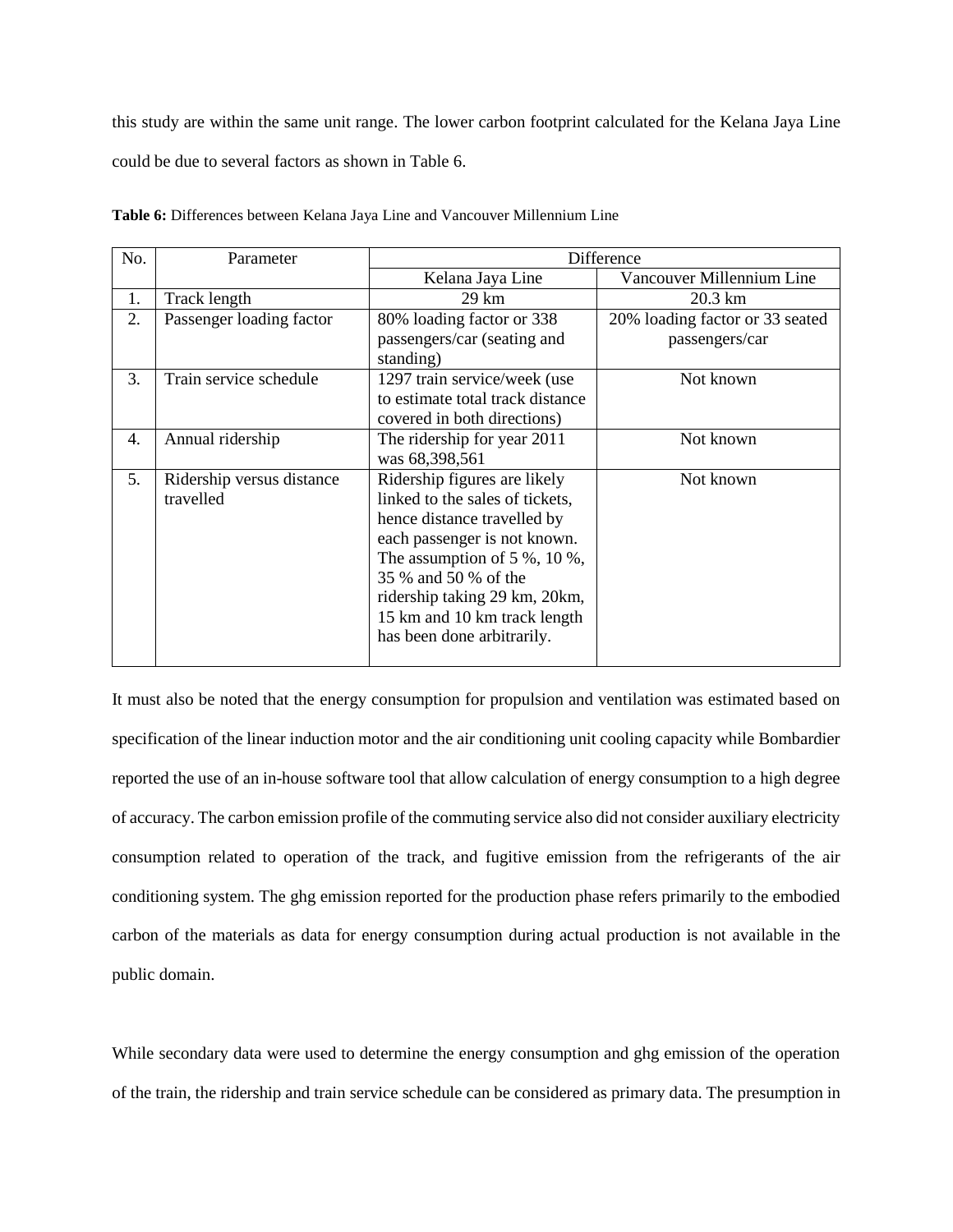the modelling is to link the ghg emission of a single car-train that ferry a passenger load that was divided into four track length, which is expected to be far more complex in the real world. A more accurate approach would have been to separate the tickets according to destination and develop a better representative travelling pattern and distance travelled.

Nevertheless, the paper shows a logical sequence of steps that can be taken to develop the operational carbon footprint of the light rail transit service in a metropolis setting, namely the Greater KL/Klang Valley Metropolis. A more accurate footprint can be developed if data related to the energy consumption of the rolling stock or train operations, as well as construction and operation of associated infrastructure can be made available.

#### **CONCLUSION**

The operational life cycle greenhouse gas emission associated with the LRT commuting service that serves the Klang Valley metropolitan along the Kelana Jaya route, covering 29 km and 24 stations is 0.091 g  $CO<sub>2</sub>$ equiv/passenger.km for an average carrying capacity of 338 passengers/ car based on eight assumptions mentioned under the 'Assumption' heading. The contributions from infrastructure construction and operation have been excluded in the system boundary.

The largest single source of ghg emission of the LRT service is electricity consumed during the use phase, accounting for more than 99 % of the life cycle emission assuming the life span of each rolling stock or car used to transport passengers is 30 years. The electricity consumptions were calculated for the the two major activities namely electricity for propulsion of the train in the form of operation of the linear induction motors and the air conditioning system.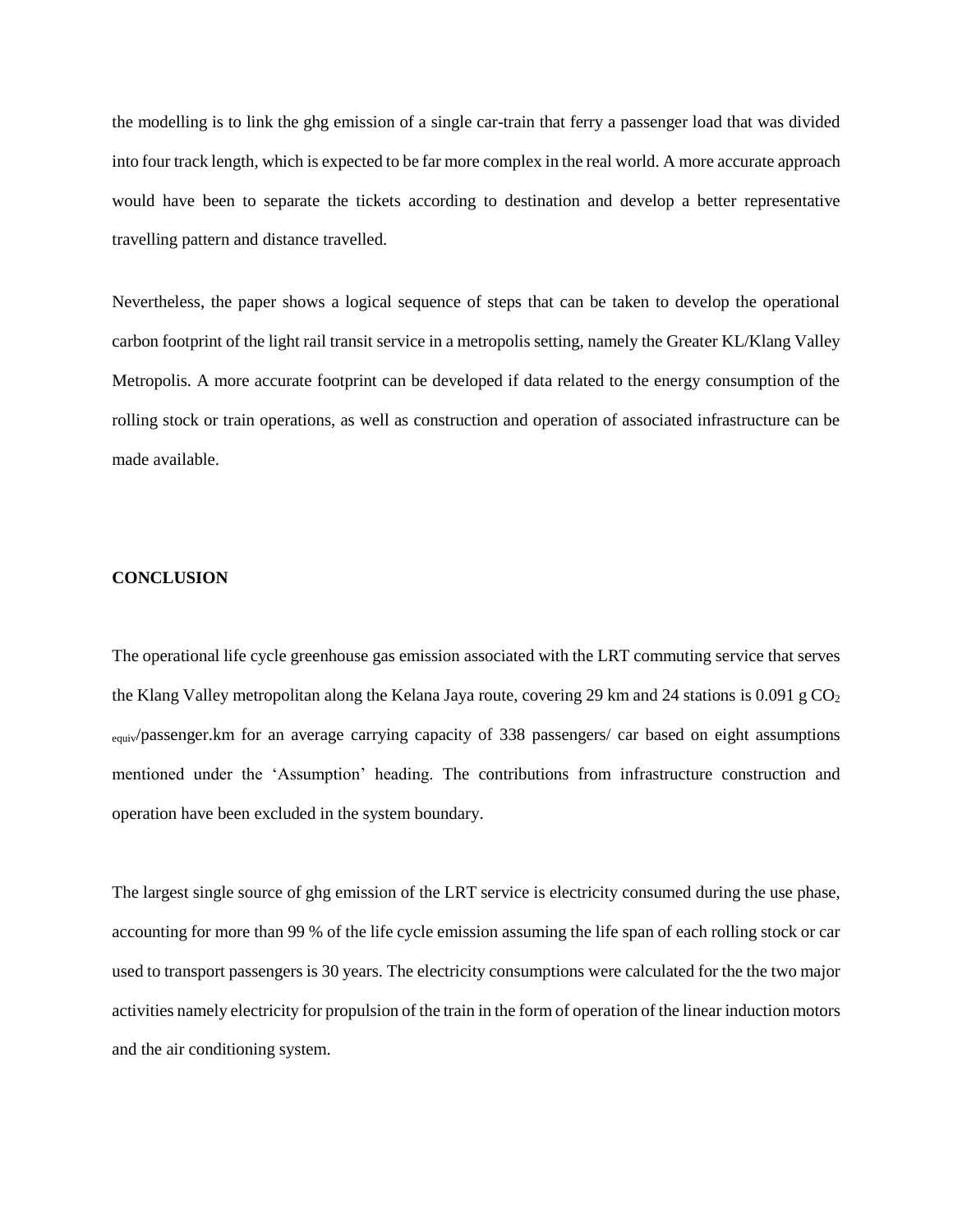Of the materials used to produce the car, steel contributed close to 90 % of the ghg profile for the production phase.It is assumed the disposal phase will produce recycled materials i.e. materials that can be reused again for other purposes, contributed by 87 % of the rolling stock is made from recyclable materials like steel, aluminium and glass. Thus, the recycling scenario is an open loop in which the products (rolling stock parts) are used as resource to manufacture other products and contribution from offset is not included in the system boundary.

# **ACKNOWLEDGEMENT**

The authors wish to thank Mr. Mohd Zufri Bin Mahmud from Rapid KL for his support in providing insights and clarification on some technical and operational aspects of the LRT operation.

#### **REFERENCES**

American Public Transportation Association Glossary of Transportation (1994). <http://www.apta.com/resources/statistics/Pages/glossary.aspx>

Bombardier ART II Vancouver[.http://greg-vassilakos.com/traindwg/lg-bombardier-artii-vancouver.gif](http://greg-vassilakos.com/traindwg/lg-bombardier-artii-vancouver.gif)

Bombardier Innovia ART – Kuala Lumpur, Malaysi[a www.bombardier.com/en/transportation/projects](http://www.bombardier.com/en/transportation/projects)

Bombardier (2009), Innova ART 200 Environmental Product Declaration

Chester M.V. and Horvath A. (2009) *Environmental assessment of passenger transportation should include infrastructure and supply chains*. Environ. Res. Lett. 4 024008 doi:10.1088/1748- 9326/4/2/024008

Energy Commission (2010), National Energy Balance 2010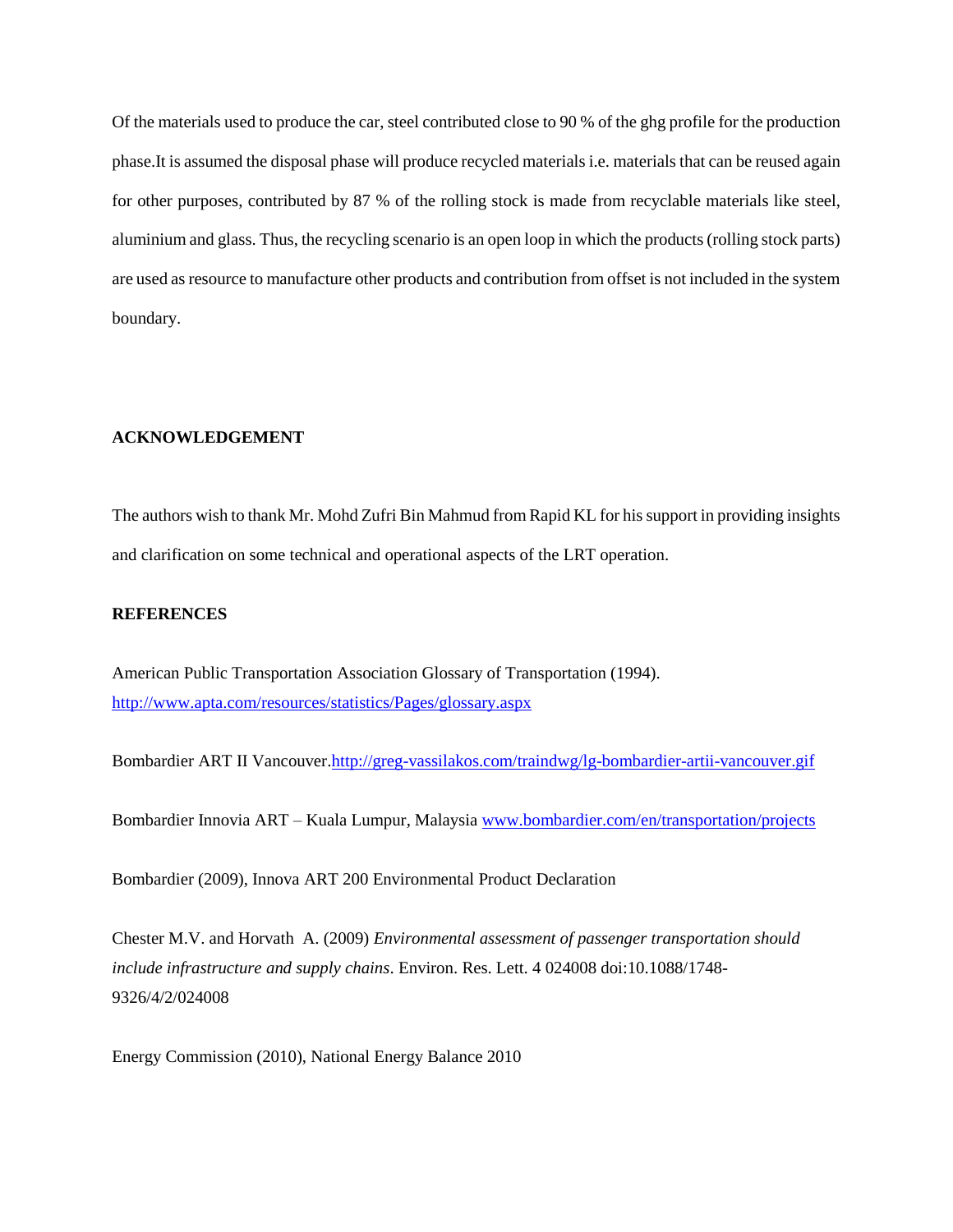Hirahara, K. (2012). *Malaysia Kelana Jaya Line Power Supply System*. Mieden Review, Series No. 156

Horvath, A. (2007). *Environmental life-cycle Assessment of Passenger Transportation*. Report to the University of California Transportation Centre

ISO 14040 (2006). Environmental management – Life cycle assessment – Principles and framework.

ISO 14067 (2012). Carbon footprint of products – Requirements and guidelines for quantification and communication.

ISO 22628 (2002). Road vehicles – Recyclability and recovery – Calculation method

Kelana Jaya Line. [http://en.wikipedia.org/wiki/Kelana\\_Jaya\\_Line](http://en.wikipedia.org/wiki/Kelana_Jaya_Line)

Kurt Vollenwyder , Linear Motor Propulsion for Urban Transport. *[http://greg](http://greg-vassilakos.com/traindwg/lg-bombardier-artii-vancouver.gif)[vassilakos.com/traindwg/lg-bombardier-artii-vancouver.gif](http://greg-vassilakos.com/traindwg/lg-bombardier-artii-vancouver.gif)*

Ministry of Federal Territories, Official Website of Greater Kuala Lumpur/Klang Valley. <http://app.kwpkb.gov.my/greaterklkv/overview/>

Ministry of Natural Resources and Environment Malaysia, NCS (2000), nc2.nre.gov.my

Ministry of Transport, Malaysia, [www.mot.my](http://www.mot.my/)

Mohamad, H. (2003). *Rail Transportation in Kuala Lumpur*. Japan Railway & Transport Review, No. 35 (pp. 21-27).

Myrapid Operating Hours.<http://www.myrapid.com.my/rail/operating-hours>

Myrapid Train Frequency.<http://www.myrapid.com.my/rail/train-frequency>

Pemandu Report

Port distance.<http://www.searates.com/reference/portdistance/>